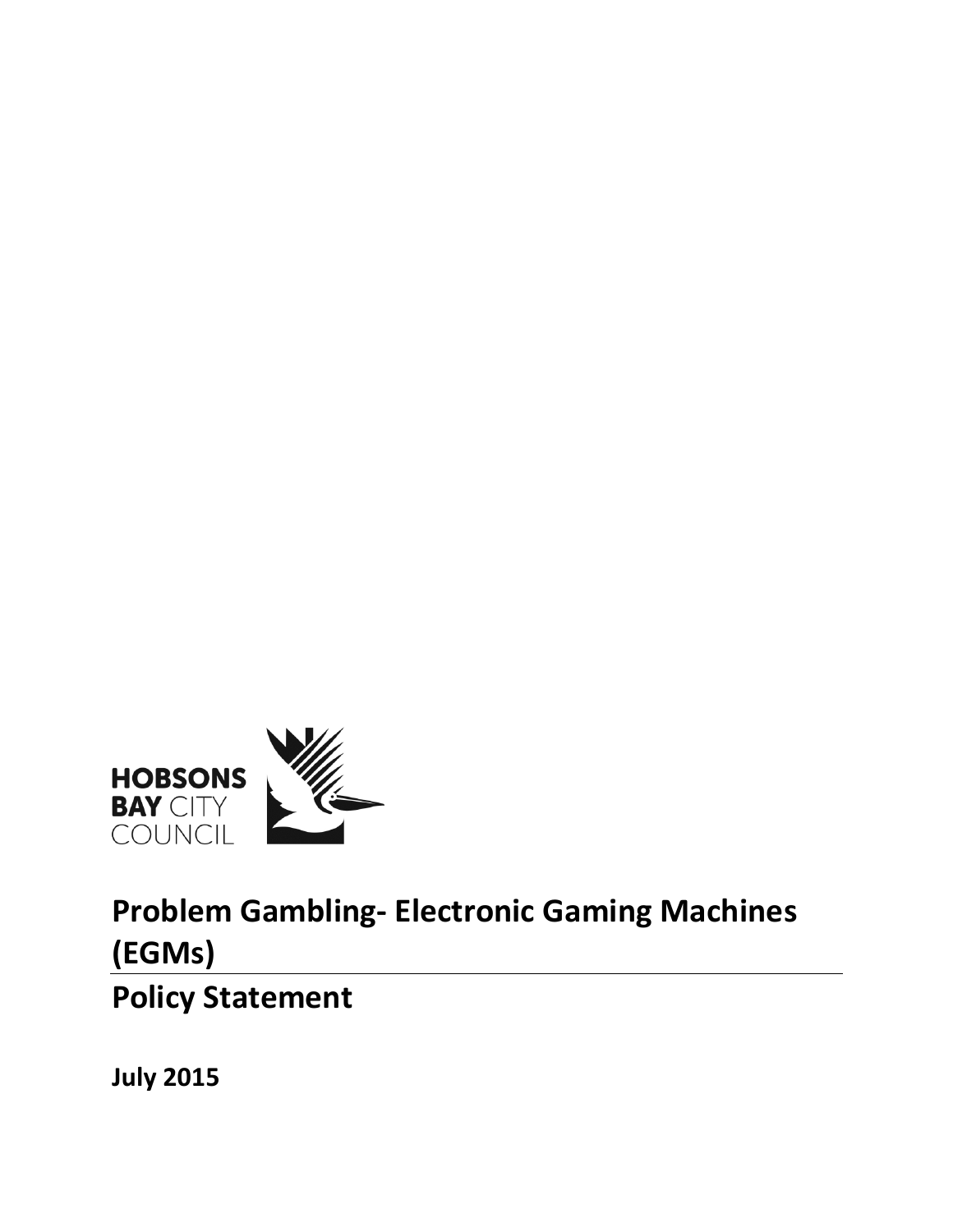July 2015

Acknowledgements

This discussion paper was compiled by the Hobsons Bay Strategy and Advocacy Department. For further information contact the Hobsons Bay City Council on 9932 1000 [www.hobsonsbay.vic.gov.au](http://www.hobsonsbay.vic.gov.au/)

The Council acknowledges all language groups of the Kulin Nation as the traditional owners of these municipal lands. We recognise the first people's relationship to this land and offer our respect to their elders past and present.

The Council acknowledges the legal responsibility to comply with the *Charter of Human Rights and Responsibilities Act 2006* and the *Equal Opportunity Act 2010*. The *Charter of Human Rights and Responsibilities Act 2006* is designed to protect the fundamental rights and freedoms of citizens. The Charter gives legal protection to 20 fundamental human rights under four key values that include freedom, respect, equality and dignity.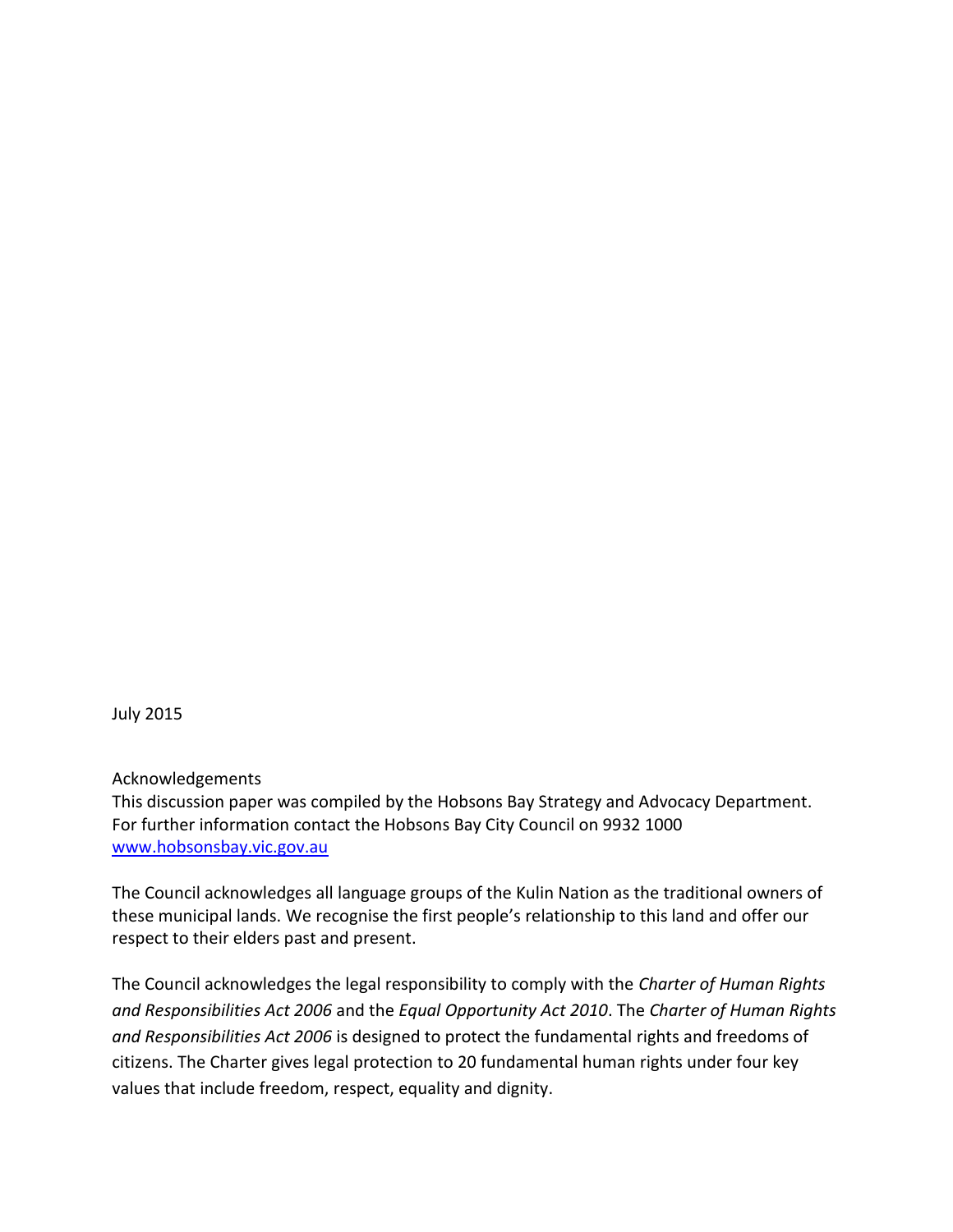# **Glossary of Terms**

**Community Benefit Scheme:** club and racing club venues that receive gaming revenue are required to allocate a percentage of taxes raised back into the community. Venues must provide an audited Community Benefits Statement to the Victorian Commission for Gambling and Liquor Regulation (VCGLR) each year.

**Declared Community and Charitable Organisations:** minor gaming activities such as raffles (total prize money exceeds \$5000), lucky envelopes, bingo, fundraising events (casino nights) can only be conducted by registered (declared) community or charitable organisations.

**Disadvantaged Communities**: are identified through the Socio-Economic Indexes for Areas (SEIFA) index of disadvantage (see below) to geographically identify clusters of socioeconomically disadvantage populations.

**Gaming Machines:** commonly referred to as electronic gaming machines (EGM) or pokies. A gaming machine is any device, whether wholly or partly mechanically or electronically operated, that is so designed that it may be used for the purpose of playing a game of chance or a game of mixed chance and skill; and as a result of making a bet on the device, winnings may become payable.

**Gambling**: the wagering of money where the outcome is uncertain with the primary intent of winning additional money and/or material goods.

*Gambling Regulation Act 2013***:** the main purpose of this Act is to re-enact and consolidate the law relating to various forms of gambling and to establish a Victorian Commission for Gambling Regulation.

**Gaming Machine Entitlements:** venue operators may only operate gaming machines if they hold gaming machine entitlements. Each entitlement authorises venue operators to operate one gaming machine for a period of 10 years from 2012.

**Non-EGM gambling:** covers a range of gambling activities and fundraising events such as wagering, sports betting, bingo, card games, sweeps, raffles, lucky envelopes etc conducted by community and charitable organisations. The Victorian Commission for Gambling and Liquor Regulation (VCGLR) oversees these activities and the issuing of permits

**Pre-Commitment:** means a prescribed mechanism or system that allows a person to set a time limit or net loss limit before that person plays a gaming machine. A voluntary pre-commitment scheme is due to commence operation in Victoria from the 1 December 2015.

**Problem Gambling**: is characterised by difficulties in limiting money and/or time spent on gambling which leads to adverse consequences for the gambler, others, or for the community.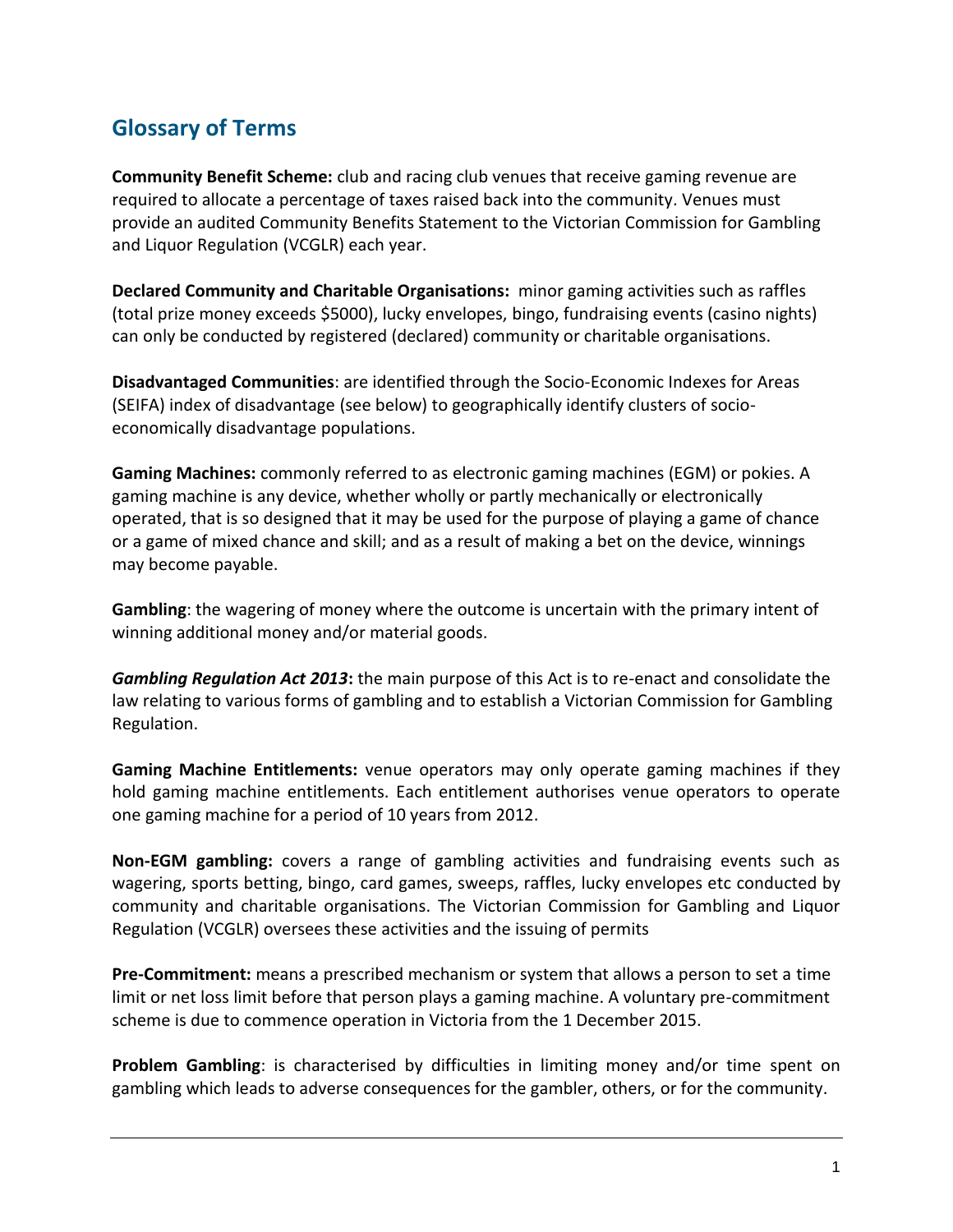**Responsible Gambling Code of Conduct:** under the *Gambling Regulation Act 2013*, it is compulsory for relevant persons to have a Responsible Gambling Code of Conduct and a Self-Exclusion Program (SEP) that indentifies the venues commitment to responsible gambling.

**Service providers:** provide services related to health and wellbeing, including economic, social, and emotional support for those affected by gambling.

**Socio-Economic Indexes for Areas (SEIFA) – disadvantage index**: measures the relative level of socio-economic disadvantage based on a range of Census characteristics high unemployment, low income and low education as markers of relative socio-economic disadvantage to develop a single score.

**Vulnerable /at risk groups**: are those who are more likely to become problem gamblers (refer to Table 2).

**Victorian Administrative Appeals Tribunal (VCAT):** hears appeals related to the issuing of EGM licences by the Victorian Commission for Gambling and Liquor Regulation (VCGLR) and planning decisions made by local government.

**Victorian Commission for Gambling and Liquor Regulation (VCGLR)**: the statutory authority that administers gambling and liquor laws in Victoria. The VCGLR is responsible for assessing EGM applications, issuing EGM licences and ensuring the management of EGMs venues complies with Victorian regulations.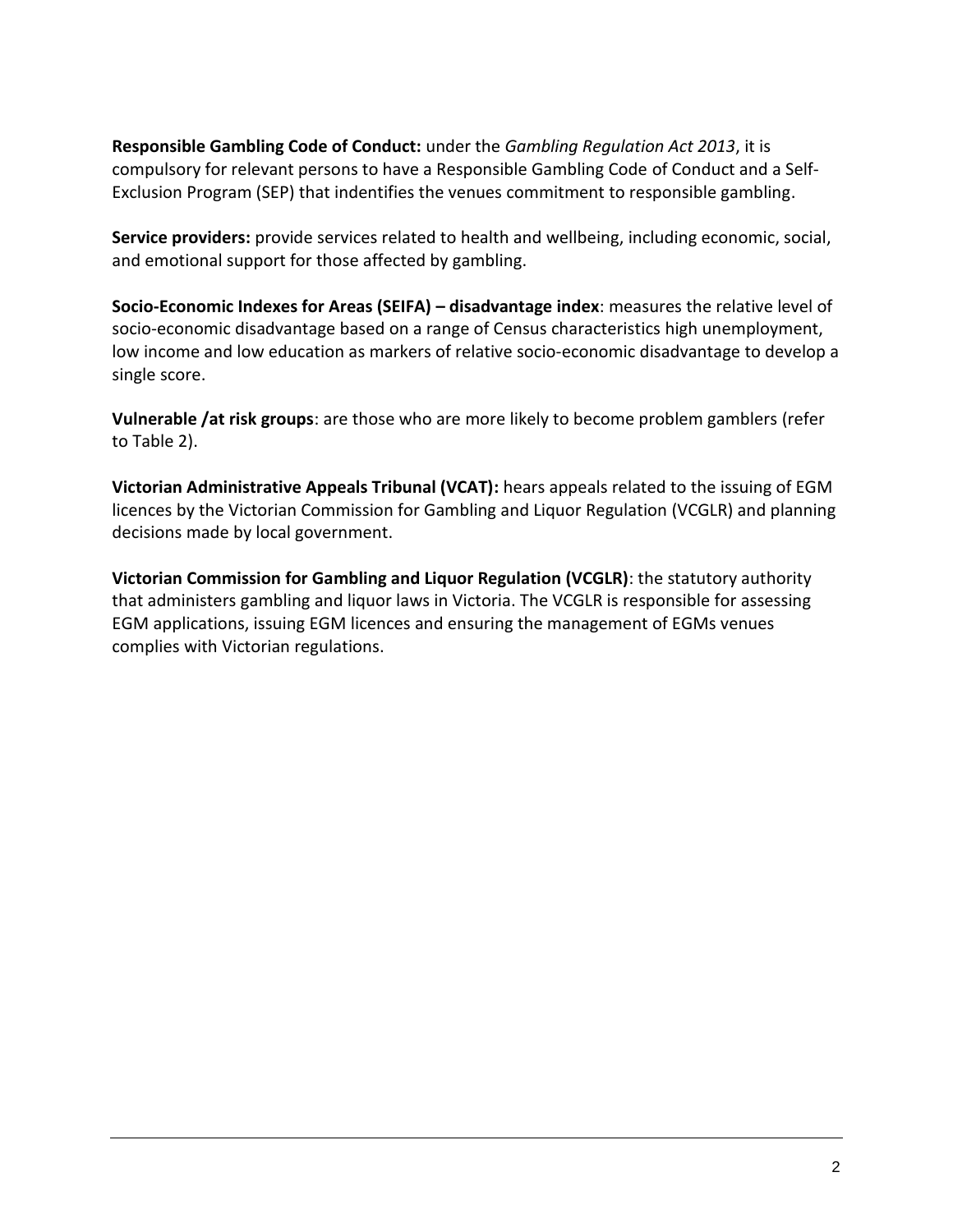# **Introduction**

Council recognises that there are many forms of legalised gambling in the community and while gambling can provide a range of social and recreational opportunities, it can also have detrimental impacts on people who gamble, their families, friends and the broader community.

This position is supported by the Productivity Commission (2010) in its report into gambling which noted that *"the potential for significant harm from some types of gambling is what distinguishes it from most other enjoyable recreational activities."* 

This Electronic Gaming Machine (EGM) Policy Statement 2015 replaces Council's previous policy statement which was adopted in September 2008.

It has been informed by state and federal legislation and regulations, a broad range of research on the current gambling environment, and consultations with Hobsons Bay residents, service providers and venues. The findings of this work indicate that EGMs are problematic for some people within Hobsons Bay, as highlighted in financial losses and the community's concern about the impacts of gambling.

This work has informed the key principles and commitments in this policy statement and will direct Council's response within the gambling environment.

# **The Purpose of this Statement**

The purpose of this policy statement is to articulate Council's commitment to managing and minimising the negative impacts of EGM gambling for the community of Hobsons Bay.

While Council is also concerned about the harmful impacts of other forms of gambling, in particular the growing participation in online gambling, at this stage these fall outside the direct influence of local government legislation. They are therefore addressed within Council's advocacy role.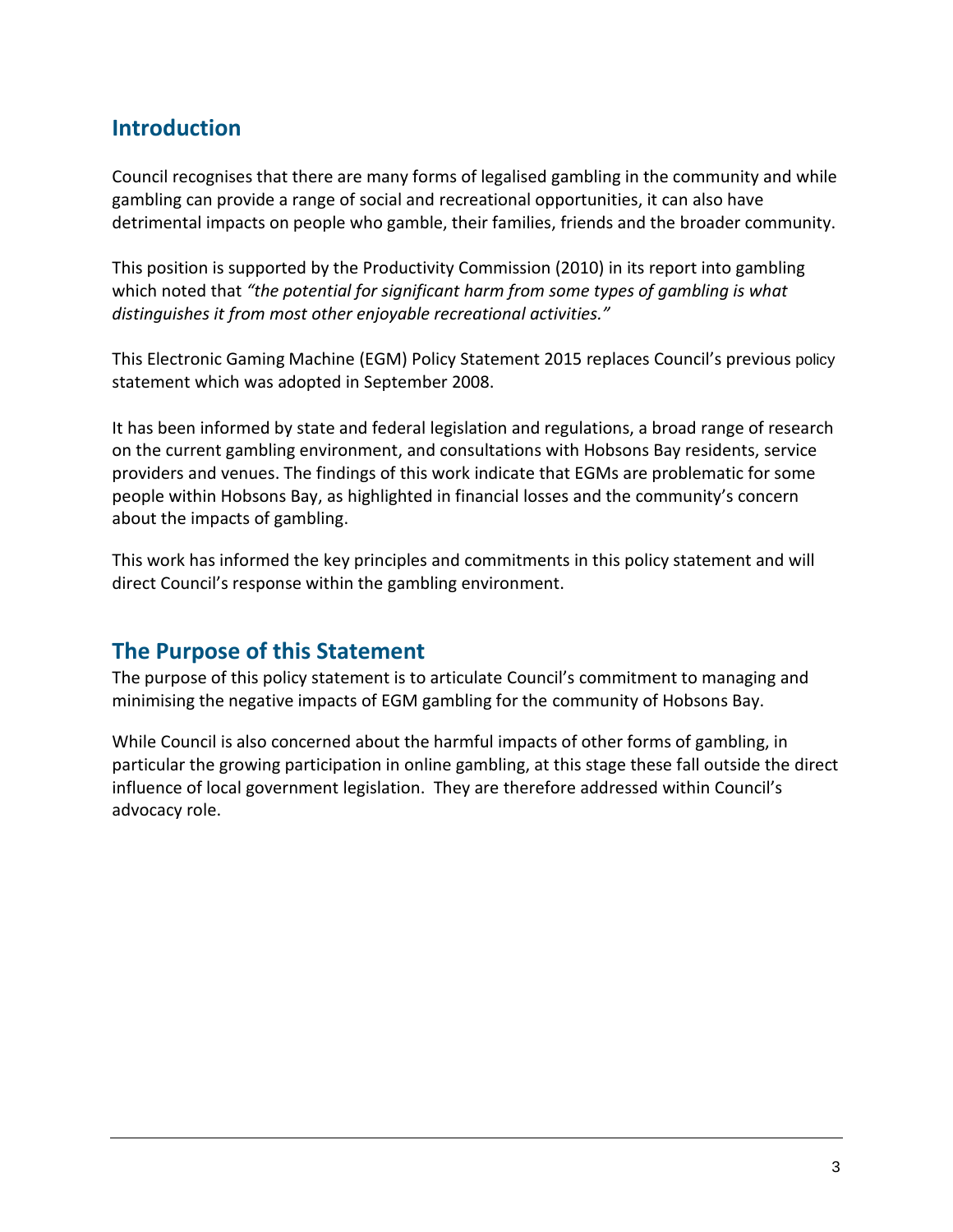# **Legislative and Regulatory Context**

The Electronic Gambling Machine (EGM) Policy Statement 2015 has been developed within the context of federal and state government legislation and regulation that was current at the time of the statement's development.

### **Federal Government**

The Federal Government does not have a regulatory role in relation to gambling; rather it has a role in managing the social impacts of gambling. A proposal by the former Labor Government to introduce mandatory pre-commitment in 2015 to require those gambling on EGMs to set time and loss limits was set aside after the election of the Liberal - National Coalition in 2013. In late 2013, the current Federal Government released its policy direction, *Helping Problem Gamblers*. Within the policy, it committed to the introduction of voluntary pre-commitment and the establishment of an industry advisory council, comprising representatives of clubs and gaming venues, meeting quarterly with the responsible Minister.

### **Victorian Government**

The Victorian Government regulates all gambling activity in the state. The *Gambling Regulation Act 2003* provides the legislative framework for gambling and identifies the responsible authorities and the extent of their powers to control and manage gambling.

Established in 1991, the Community Support Fund (CSF) is a trust fund governed by the G*ambling Regulation Act 2003* which requires a portion of gaming revenues be directed back into the community. Under the Act, hotels contribute 8.33 per cent of their revenue from EGMs to the fund. The majority of the CSF is directed towards:

- hospitals and charities in the health sector
- the Victorian Government's drug strategy
- the Victorian Veterans Fund

The State Government then allocates the remaining funding to provide community grants for the following purposes:

- programs to tackle problem gambling
- drug education, treatment and rehabilitation programs
- financial counselling and support for families in crisis
- youth, sport, recreation, arts and tourism programs

In addition to the CSF, clubs that have EGMs are required to provide an annual Community Support Benefit Statement. The statement covers a range of contributions the club has made to the community which can then be used to reduce their taxation rate. Like hotels, clubs are required to contribute 8.33 per cent. Contributions they can claim include those made to charities, sporting clubs and volunteers. They can also claim for the operating costs such as the upkeep of sporting facilities, purchases such as TVs for club users, community buses to bring customers to the club, and subsidised meals for patrons.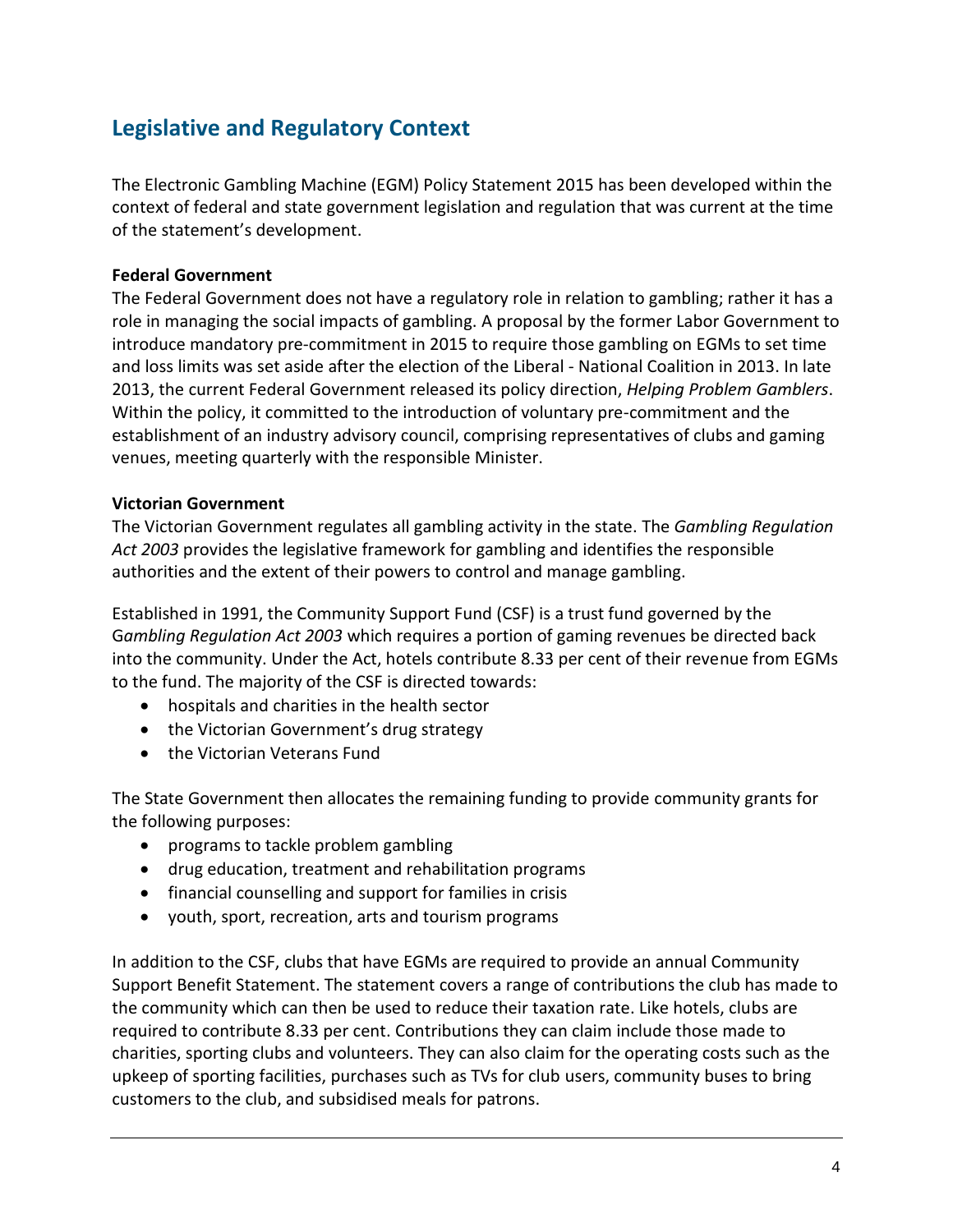The Victorian Commission for Gambling and Liquor Regulation (VCGLR) is the statutory authority that administers both liquor and gambling laws in Victoria. The VCGLR is responsible for assessing applications for EGMs, issuing the licences for their operation and ensuring the management of EGMs venues complies with Victorian regulations.

As part of the application process, the community, including councils, can make submissions which either support or oppose the application. Decisions made by the VCGLR can be challenged at the Victorian Civil and Administrative Tribunal (VCAT).

The Minister for Consumer Affairs, Gaming and Liquor Regulation in the Victorian Government oversees gambling policy and legislation which the VCGLR implements. Under section 3.4A.5 (3)(b) of the *Gambling Regulation Act 2003*, the VCGLR determines the maximum number of EGM entitlements for a capped region. The purpose of the cap is to limit the number of EGMs in areas identified with high levels of community disadvantage. Currently, 20 regions in Victoria are capped, one of which covers Hobsons Bay.

The former Coalition Government in Victoria had planned to introduce voluntary precommitment in 2015 to allow those gambling on EGMs to set time and loss limits. Precommitment has the support of the new Labor Government which was elected in November 2014. Pre-commitment is due to commence on the 1 December 2015.

In addition, the *Victorian Responsible Gaming Foundation Act* was established in 2011. The foundation provides funding for a range of services, supports and research to minimise the impact of problem gambling. One such program is Gambler's Help which also provides venue support workers to assist venues to meet the legislative requirements of the Responsible Gambling Codes of Conduct, to train venue staff to identify problem gamblers, and encourage referrals to Gambler's Help and other community support services.

### **Local Government**

Under the *Victorian Local Government Act 1989* and the *Public Health and Wellbeing Act 2008*, local government is the responsible authority for protecting and promoting the health and wellbeing of communities.

Within this context, Hobsons Bay City Council has developed the Community Health and Wellbeing Plan 2013-17 (CHWP). The Plan is the overarching document which guides Council's work, including this policy statement, and sets out the following vision:

*Valuing the wellbeing of our people and our place, now and into the future: A safe, clean, accessible and connected municipality, which values diversity, protects its heritage and environment, fosters a strong sense of community and provides opportunities to achieve the best possible health and wellbeing.* 

Under the *Planning and Environment Act 1987,* local government is the responsible authority for the consideration of planning applications related to the installation and use of EGMs and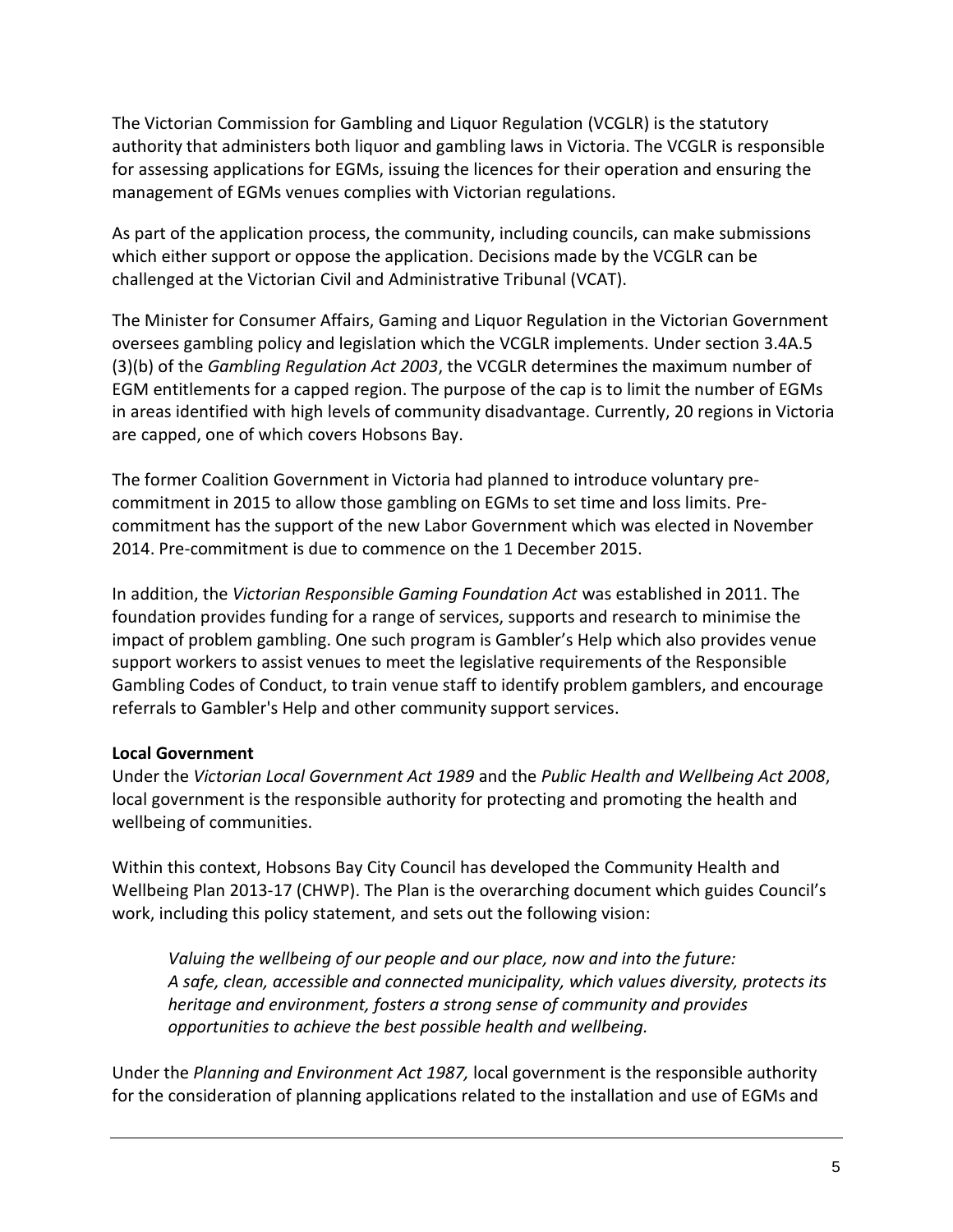the issuing of relevant planning permits. The schedule to Clause 52.28 of the Victorian Planning Provisions (VPPs) (located in Planning Schemes) allows councils to identify locations where EGM venues are prohibited (refer to Appendix 1). It should be noted that planning decisions can be appealed at VCAT.

However, as mentioned earlier, local government is not the responsible authority for the issuing of a licence to operate an EGM; this sits with the VCGLR. Local government's role in EGM licensing is confined to that of a third party whereby it can make submissions to the VCGLR supporting or opposing an EGM application. Submissions are restricted to social wellbeing and amenity issues. The VCGLR decisions can be appealed at VCAT; although for many councils a major factor against appealing decisions is the associated costs and also a very low probability of success, based on past decisions (See Appendix 2 for local government process for planning applications and EGM applications).

Councils can also add a gaming policy to the local policy section in their local planning schemes, to provide direction for decisions related to the location of EGMs in their municipality. In addition, a social policy statement such as this one can be incorporated to further enunciate a council's commitment to protect and promote the wellbeing of the community.

Hobsons Bay City Council has adopted Social Impact Assessment Guidelines requesting all gambling related planning applications to include a Social Impact Assessment (SIA) with their planning applications. The guidelines require a thorough socio-economic analysis of the proposal and the potential impacts on the resident population.

# **The Socioeconomic Impacts of Gambling**

## **Gambling Revenue from EGMs**

Gambling is now an important income stream for federal and state/territory governments around Australia. The VCGLR's Annual Report for the financial year 2012-13 showed that \$5.4 billion dollars was lost on gambling, with EGMs accounting for almost half (46%) of that figure.

According to Dr Charles Livingston (2013), a gambling research expert from Monash University, 7.3 per cent of state government taxes come from gambling on average, although the Victorian figure is much higher, at 10.8 per cent.

The Victorian Government (2013) reported that \$1.8 billion, almost 12 per cent of the state's total tax take of \$15.6 billion in 2012-13, came from all forms of gambling. EGMs contributed \$1.1 billion of tax raised from gambling (7% of the state's taxes). Victoria's reliance on gambling taxes, and particularly EGM losses, highlights the dilemma state government's face in addressing gambling risks and harms, at the cost of losing an important revenue stream.

A portion of state taxes (8.33%) raised from EGMs is directed back into the community. The Victorian Government collects and redistributes taxes from EGMs that are in hotels whereas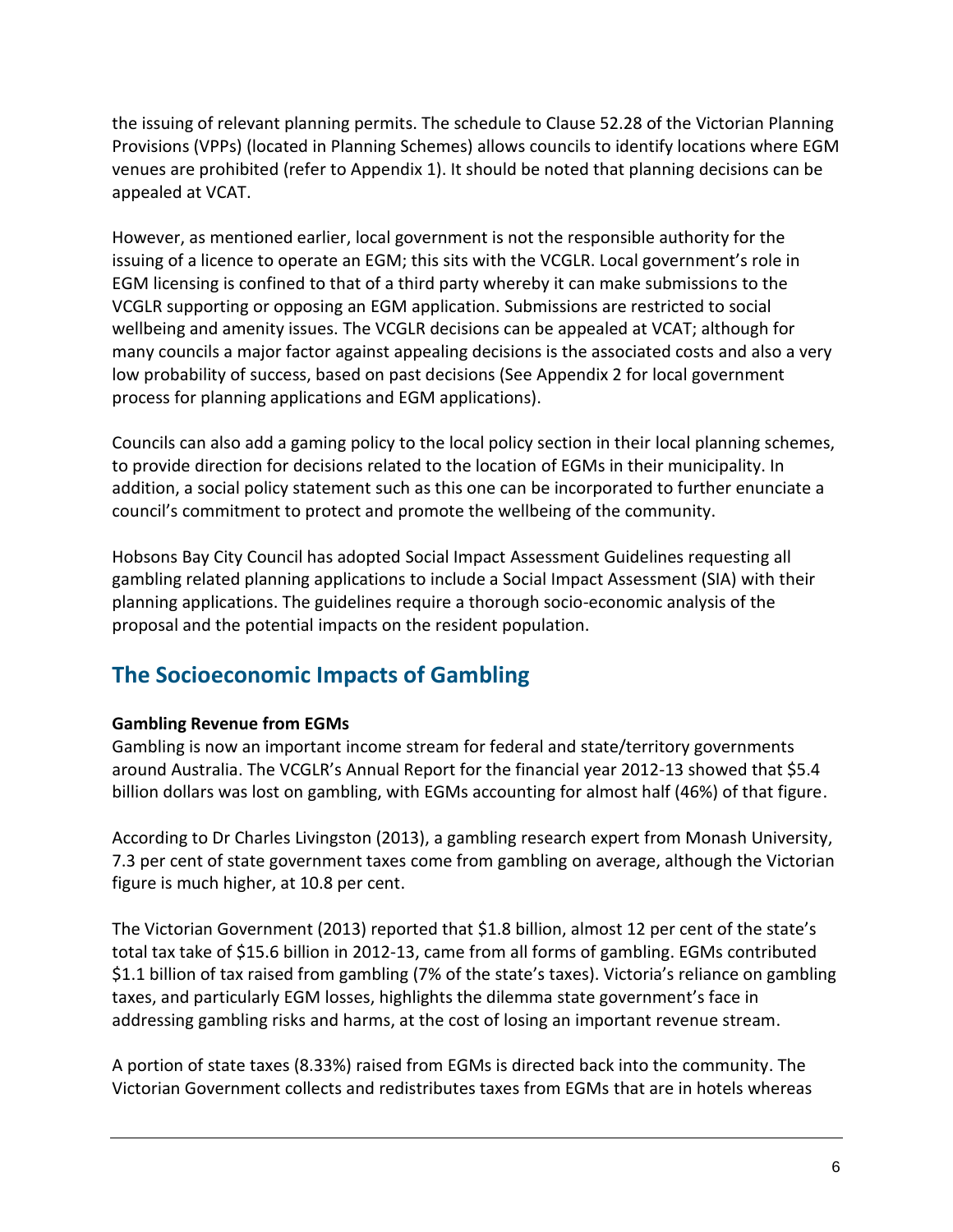clubs independently allocate this revenue and must provide an audited Community Benefits Statement each year. However, what constitutes a community benefit is quite broad. For example, some staff costs can be considered a community benefit as can club improvements such as equipment and renovations.

### **Health and Wellbeing Impacts**

Responsible gambling is the term that is generally applied where people are in control of their gambling behaviour and choices. They know how much they can afford to lose and when to stop. They make up the majority of gamblers.

However there are others who are not in control of their gambling behaviours. The financial, social and health impacts are profound for them and their families. Problem gambling, or gambling addiction, is one of the key focuses of this policy statement and it adopts the following Gambling Research Australia (2005) definition:

*"Problem gambling is characterised by difficulties in limiting money and/or time spent on gambling which leads to adverse consequences for the gambler, others, or for the community"*

The Productivity Commission's (2010) *Inquiry Report Vol 1, Gambling* estimated that four per cent of Australia's adult population gamble on EGMs at least weekly and approximately 15 per cent of regular players are 'problem gamblers'. Furthermore, federal government (2014) estimates indicate that the impacts of problem gambling extend beyond the gambler, affecting the lives of between five and ten other people.

The Productivity Commission's report (2010) also found that "*the potential for significant harm from some types of gambling is what distinguishes it from most other enjoyable recreational activities*" and that *"problems and vulnerabilities rise with the frequency of gambling and are much greater for gaming machines than other gambling forms".* The Commission also found that:

- while around four per cent of all gamblers find it hard to resist gambling, this rises to more than 30 per cent for regular EGM players
- people who only play lotteries, scratchies, bingo or raffles face fewer problems compared to those who play EGMs, wager or play casino table games

A Victorian Department of Justice (2009) study on the health impacts of 15,000 problem gamblers found that they are likely to experience a number of complex health issues that impact on their psychological and physical wellbeing such as:

- 46 per cent reported anxiety as a major issue
- 52 per cent reported depression as a major issue
- 27 per cent considered suicide in the past 12 months
- 43 per cent smoke between 11-20 cigarettes a day
- 25 per cent have risky rates of alcohol consumption 15-28 drinks per week
- 21 per cent were obese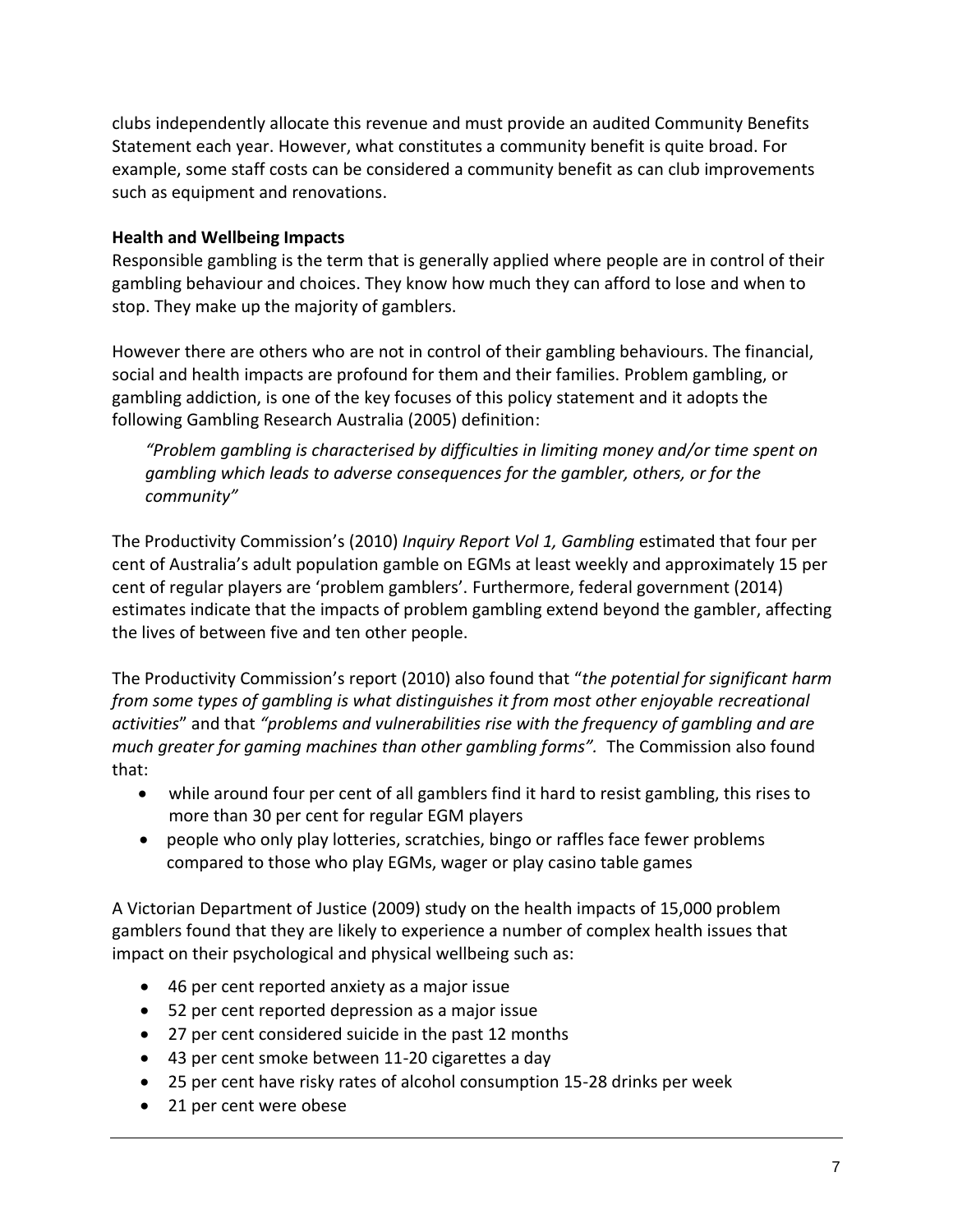28 per cent had a disability affecting everyday life

Beyond the personal health issues experienced by problem or addicted gamblers, there are a range of wellbeing issues where the effects are far more wide spread. The table below, compiled by the Victorian Local Governance Association (VLGA, 2014), illustrates how these impacts play out within the home, socially, in the workplace and broadly on the community. While there are obvious financial costs, it is clear that all aspects of daily life are potentially affected by problem gambling. It is therefore in everyone's interests to address problem gambling.

| <b>Community</b>  | Impact                                                                       |  |
|-------------------|------------------------------------------------------------------------------|--|
| <b>Individual</b> | job loss, financial hardship, loss of social supports and community          |  |
|                   | connections                                                                  |  |
| <b>Family and</b> | family neglect, domestic violence, relationship breakdown, poverty,          |  |
| friends           | homelessness, stigma and social isolation                                    |  |
| Workplaces,       | absenteeism, job loss, poor performance, theft, lower participation rates in |  |
| clubs, groups     | sports and social clubs                                                      |  |
| <b>Community</b>  | reduced resources available, increased reliance on welfare supports,         |  |
|                   | community disempowerment, poverty, increased crime and associated costs      |  |

**Table 1: Gambling Impacts on Surrounding Community**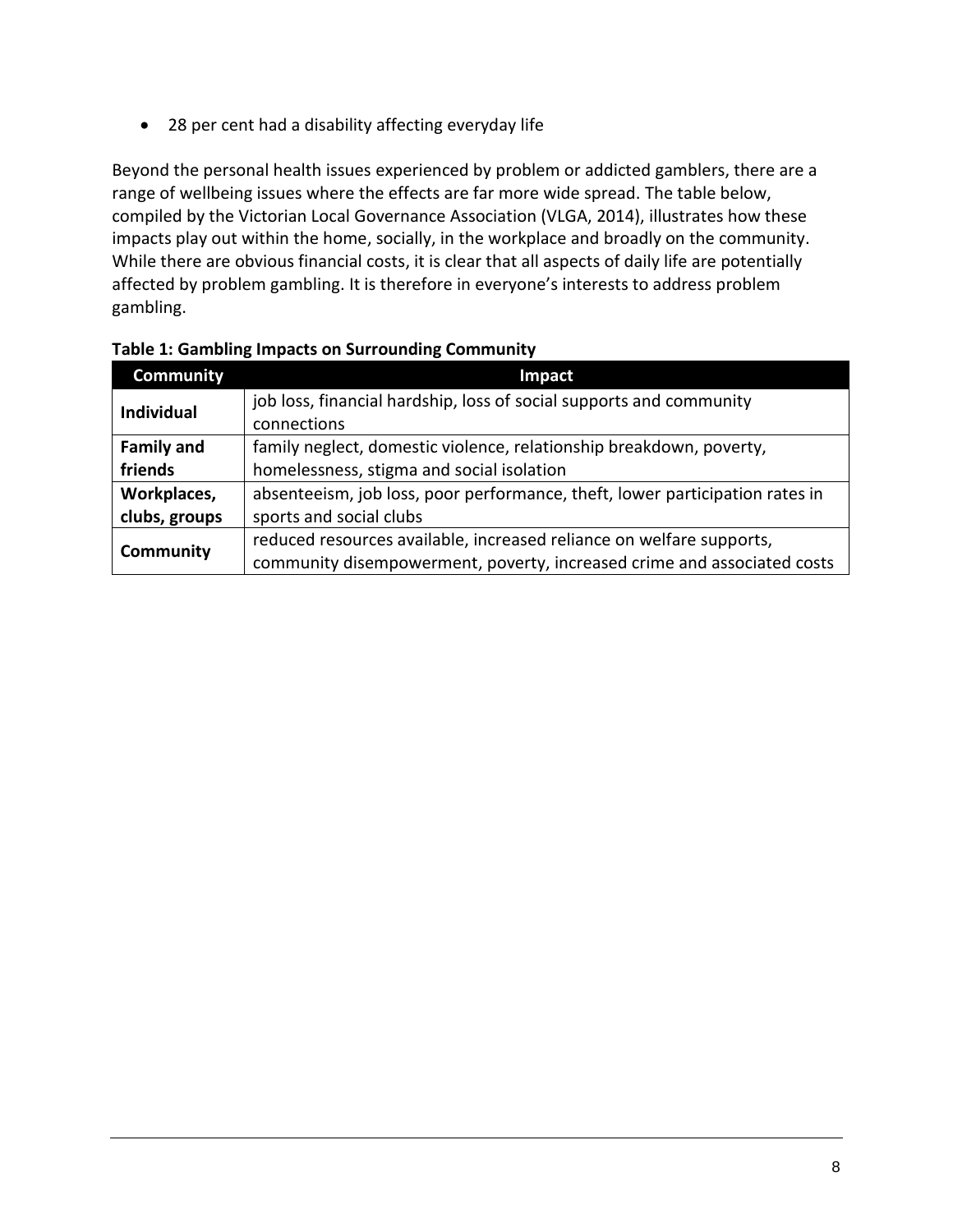# **EGM Gambling in Hobsons Bay**

#### **EGM Losses**

As previously mentioned, the VCGLR has the power to increase or limit the number of EGMs in identified regions and municipalities. Hobsons Bay has a cap of 579 licensed machines, however not all of these licences are active. Currently there are 577 EGMs in Hobsons Bay, operating in 10 venues across Altona, Altona North, Laverton, Newport, Seaholme and Williamstown (See Appendix 3 for venue location, losses and number of machines). The extent of gambling losses in Hobsons Bay would undoubtedly increase should all licences be activated.

In terms of the ratio of EGMs to adults, the most recent data from the VCGLR (2014) indicates that in 2013-14 Hobsons Bay had 8.4 EGMs per 1000 adults, well above the Victorian rate of 6.1 and the metropolitan Melbourne rate of 5.7. Total losses on EGMs in the municipality were \$47.2 million, or \$662 per adult, compared to Victoria and metropolitan Melbourne losses of \$549 and \$574 respectively. This ranks Hobsons Bay 14<sup>th</sup> highest in Victoria for EGM losses (City of Greater Dandenong, 2014).

While neighbouring municipalities are ranked higher relative to Hobsons Bay (Wyndham eighth, Maribyrnong third and Brimbank second highest in Victoria), it should be noted that Wyndham and a portion of Brimbank have not been assessed as disadvantaged by the VCGLR and are therefore uncapped. As a result a higher number of EGMs can be installed in these municipalities. Due to the proximity of both municipalities to Hobsons Bay, it is imperative that applications in proximity to Hobsons Bay's boundary are closely monitored (Victorian Government, 2012).

It should be noted that reflecting a Victoria trend, losses in Hobsons Bay have also been trending down slightly over the last couple of years, due in part to state government interventions such as the removal of ATMs at EGM venues. The promotion shift of online gambling may also be a factor. Monitoring will be required to see if this downward trend continues as venues have introduced alternative services such as EFTPOS access in response to the removal of ATMs.

### **Groups 'At Risk' / Vulnerable to problem gambling**

The Victorian Government's Problem Gambling Community Awareness and Education Strategy (2009*)* identified those *'at risk of developing a gambling problem'* as people who may*:*

- be experiencing mental health issues (e.g. depression)
- have co-morbid addictions (e.g. drug/alcohol)
- be socially isolated
- have intellectual disability / cognitive impairments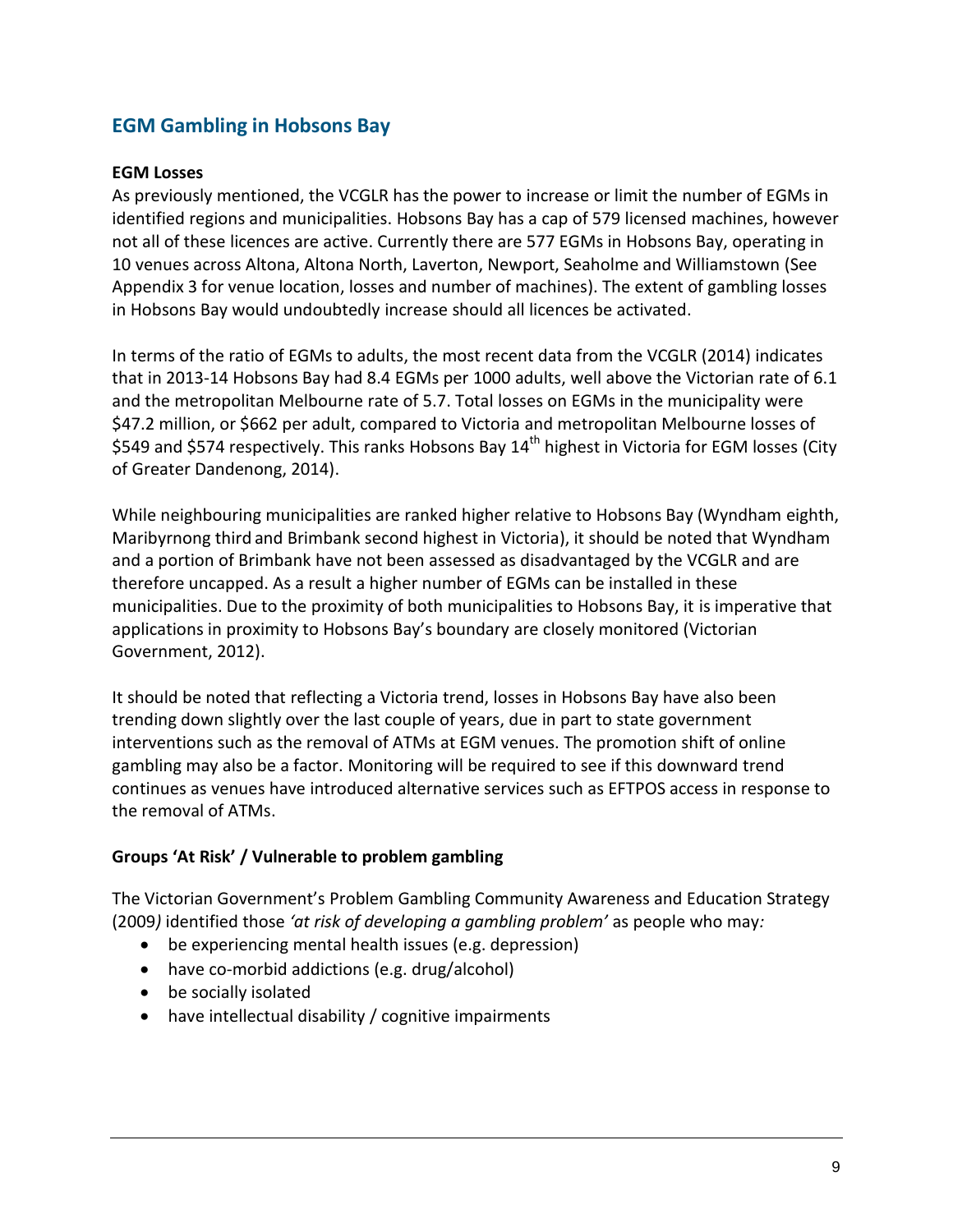The strategy also identified the following population groups as being at a higher risk:

- older people
- young people
- people from Culturally and Linguistically Diverse (CALD) backgrounds

As the table below indicates, quantifying these vulnerable groups within the Hobsons Bay population suggests a substantial proportion may be at risk of becoming, or are, problem gamblers.

| <b>Community</b>                             | <b>Hobsons Bay Populations</b>                                                                                                                                                                                                                                                                                                                                                                                                                                        |  |  |
|----------------------------------------------|-----------------------------------------------------------------------------------------------------------------------------------------------------------------------------------------------------------------------------------------------------------------------------------------------------------------------------------------------------------------------------------------------------------------------------------------------------------------------|--|--|
| Older People<br>(55 years and over)          | Approximately 24 per cent (21,300) of the Hobsons Bay<br>population, primarily residing in Altona, Altona North, Altona<br>Meadows and Williamstown (Forecast.id, 2014.)                                                                                                                                                                                                                                                                                              |  |  |
| Newly Arrived and<br><b>CALD Populations</b> | About 6,100 newly arrived between 2006 and 2014 representing<br>almost seven per cent of the Hobsons Bay population<br>(Department of Immigration and Border Protection, 2014).<br>CALD residents make up 31 per cent of the Hobsons Bay<br>population, primarily residing in Altona North, Brooklyn, Altona<br>Meadows and Laverton, with 23 per cent of all residents having a<br>non-English Speaking background (Australian Bureau of Statistics<br>(ABS), 2012). |  |  |
| Young People                                 | This age group make up seven per cent (6,578) of the Hobsons                                                                                                                                                                                                                                                                                                                                                                                                          |  |  |
| 12-18 years $*$<br>$19-25$ years             | Bay population (Forecast.id, 2014).<br>This group represents nine per cent (8,128) of the municipal<br>population.                                                                                                                                                                                                                                                                                                                                                    |  |  |
| People With a Disability                     | Approximately 17 per cent (14,800) of Hobsons Bay residents<br>have a disability (ABS, 2009).                                                                                                                                                                                                                                                                                                                                                                         |  |  |
| <b>Problem Gamblers</b>                      | Between 0.5 per cent and one per cent of adult Australians are<br>likely to be problem gamblers and further 1.4 to 2.1 per cent of<br>Australian adults are vulnerable to problem gambling<br>(Productivity Commission, 2010). This equates to approximately<br>450-900 Hobsons Bay residents who are problem gamblers and a<br>further 1,250-1,870 residents who are vulnerable.                                                                                     |  |  |

### **Table 2: Vulnerable groups and Problem Gamblers in Hobsons Bay**

\* According to the Victorian Responsible Gambling Foundation (VRGF 2014) while it is illegal for those under 18 to gamble, nearly eight in 10 teenagers have gambled in the past year and a survey shows three to four per cent of teenagers have a problem with gambling, approximately double the rate of adults, or in other words, an average of one teenager in every high school class. The VRGF report found "Most gambling by young people is on more benign (though still illegal) types of gambling, such as scratchies, lotto or friendly card games. However, around one in five are participating in gambling such as sports betting, racing or even pokies".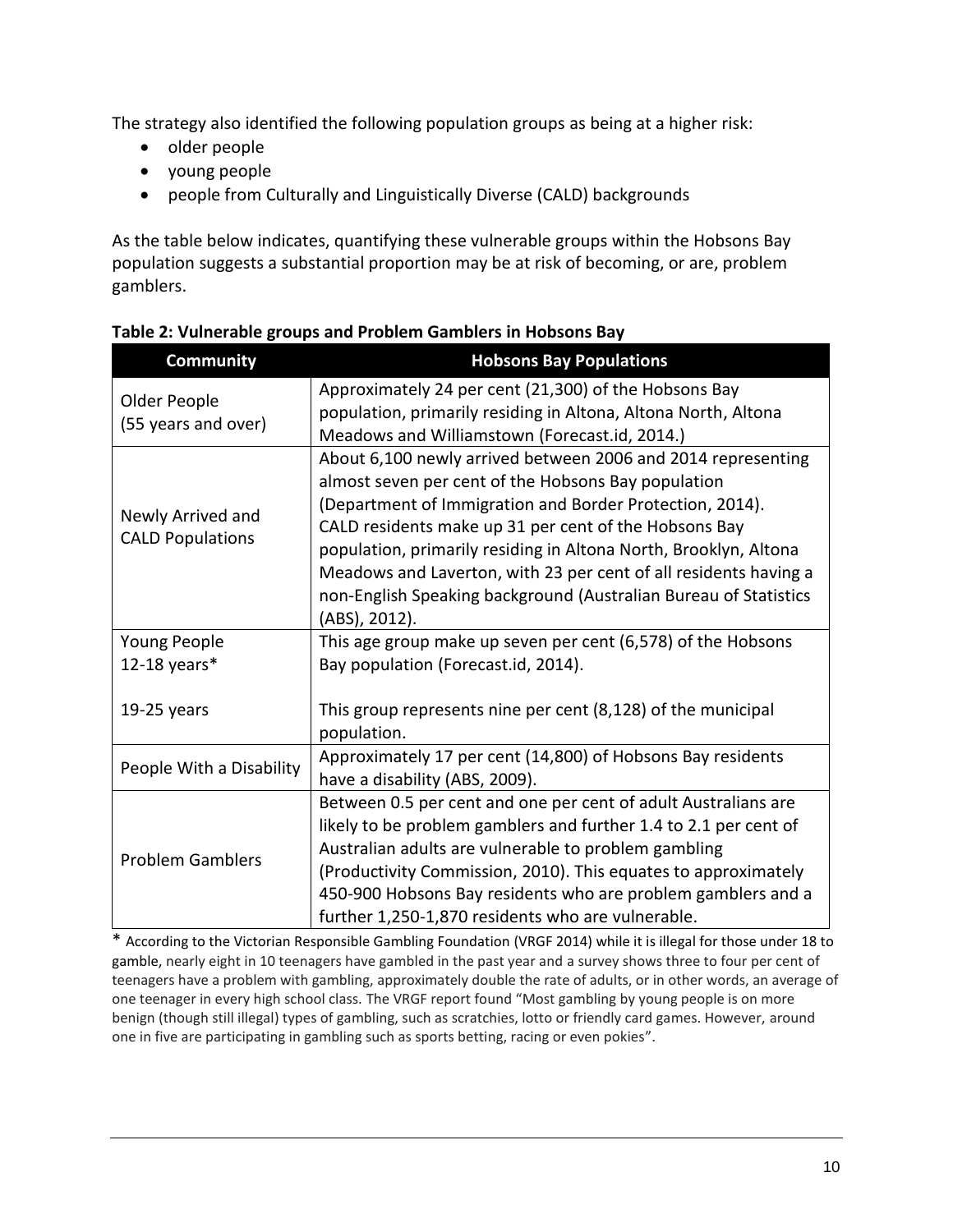In addition to these 'at risk' groups, the Victorian Competition and Efficiency Commission (VCEC, 2012) found that *"the number of EGMs, the level of total expenditure, and measures of socio-economic disadvantage align with problem gambling prevalence rates"*.

The SEIFA index of disadvantage (ABS, 2011) helps to identify clusters of socio economic vulnerability. The index uses factors such as high unemployment, low income and low education as markers of relative socio-economic disadvantage to develop a single score. The current national score sits at 1002. Hobsons Bay's score of 1001.7 is on a par with this figure giving the municipality a ranking as the ninth most disadvantaged in metropolitan Melbourne.

However, as the table below shows, disadvantage is unevenly experienced within Hobsons Bay. Areas including Laverton, Brooklyn, Altona North and Altona Meadows are far more disadvantaged compared to other parts of the municipality and as a result their residents are considered to be at risk in relation to gambling.

| Neighbourhood                        | <b>SEIFA</b> |
|--------------------------------------|--------------|
| Laverton                             | 891.3        |
| Altona North                         | 910.3        |
| <b>Brooklyn</b>                      | 946.8        |
| Altona Meadows                       | 981.2        |
| Altona - Seaholme                    | 1019.0       |
| Spotswood - South Kingsville         | 1023.5       |
| Seabrook                             | 1030.8       |
| <b>Newport West</b>                  | 1044.3       |
| Williamstown North - The Rifle Range | 1058.0       |
| Williamstown                         | 1061.6       |
| <b>Newport East</b>                  | 1087.4       |
|                                      |              |
| Hobsons Bay                          | 1001.7       |
| <b>Greater Melbourne</b>             | 1020.3       |
| Australia                            | 1002.0       |

| Table 3: SEIFA Index of disadvantage per Neighbourhood (2011) |  |
|---------------------------------------------------------------|--|
|---------------------------------------------------------------|--|

Source: ABS 2011 Census of Population and Housing

A review of EGM losses in these areas supports the VCEC findings of a correlation between number of EGMs and disadvantage; Altona North and Laverton provide two clear examples of this.

Altona North has a SEIFA disadvantage score of 910.3 and is the second most disadvantaged neighbourhood in the municipality. It has the second largest venue (Millers Inn with 70 EGMs) in Hobsons Bay and the largest gambling losses, accounting for almost 30 per cent of all EGM losses in the municipality (\$14,007,760 in 2013-14).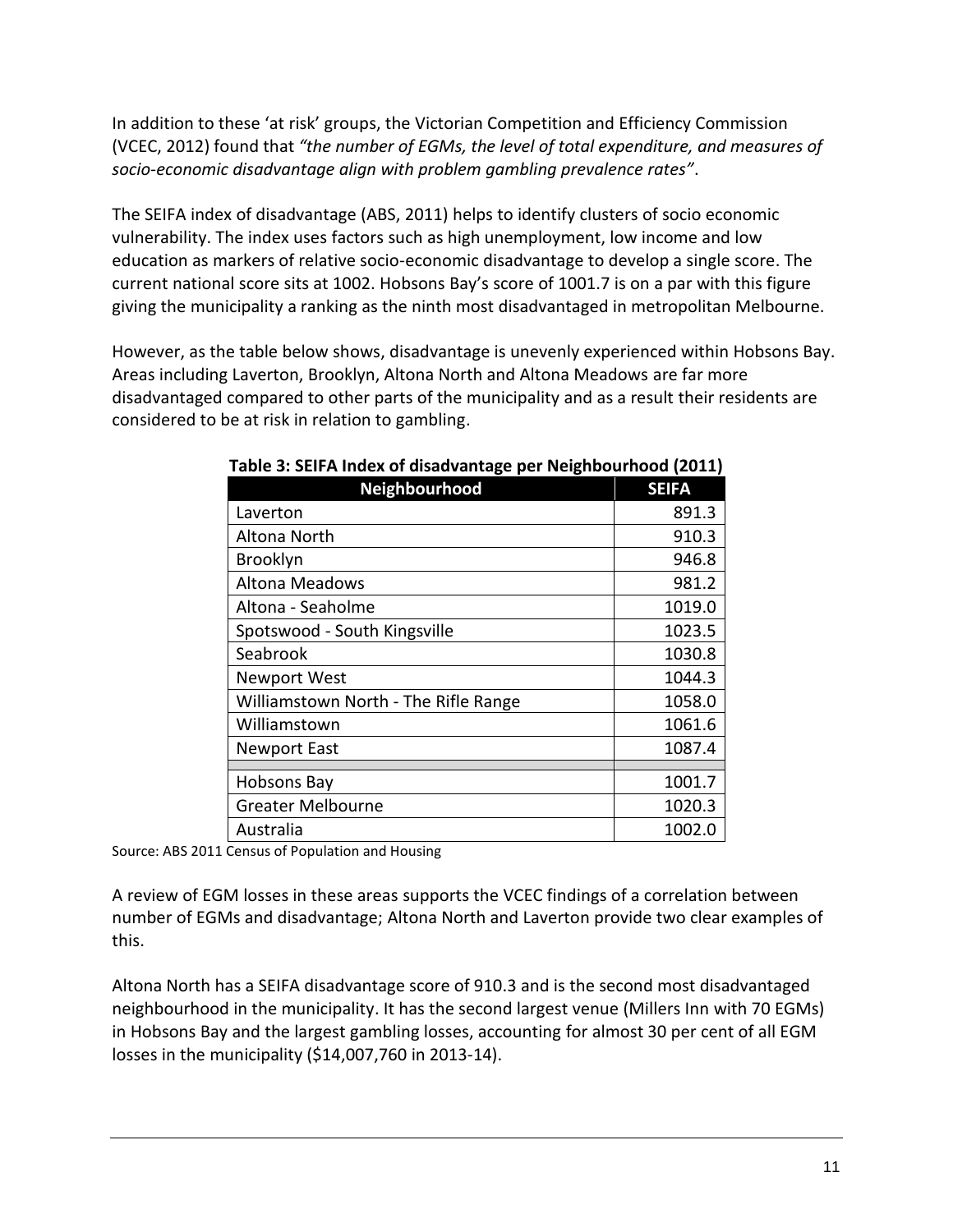The suburb of Laverton sits across the municipal boundary shared with Wyndham. The area of Laverton that falls within Hobsons Bay is the most disadvantaged in the municipality. It has one EGM venue (Club Laverton with 60 EGMs). However, another venue abuts the northern boundary in Laverton North (Westside Tavern with 68 EGMs). Between the two venues, Laverton's 4,500 residents have access to 128 EGMs and in 2013-14 the combined venue losses totalled \$15,038,893.

Furthermore, there are two venues at Point Cook in Wyndham which have a total of 120 EGMs. These venues are less than five kilometres from Laverton and Altona Meadows (Altona Meadows is ranked the fourth most disadvantaged area in Hobsons Bay). The close proximity of these venues highlights the importance of monitoring gambling related applications in neighbouring municipalities in order to minimise any impact on Hobsons Bay residents (Refer to Appendix 3: venues and gambling expenditure).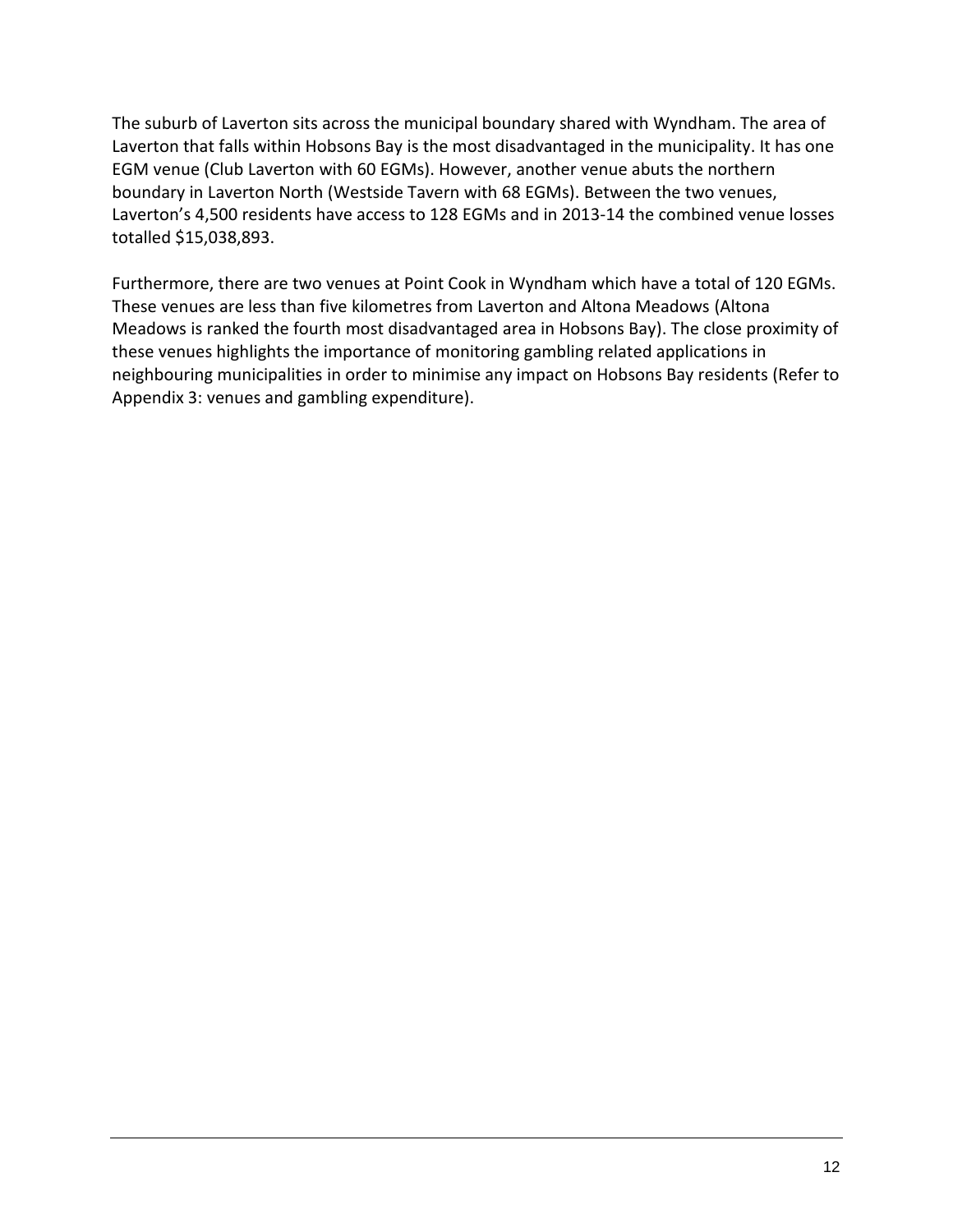# **Community Attitudes to Gambling**

In September 2014 Council undertook a gambling attitudes consultation which included a telephone survey of 400 residents and interviews with service providers, stakeholders and the operators of five EGM venues in the municipality. The aim of the consultation was to understand gambling in Hobsons Bay. Below is a summary of the key findings. (A copy of the consultation report including the methodology can be found on Council's webpage.)

### **Key findings**

*Drivers for gambling:* Overall the consultation identified the following drivers for gambling:

- feelings of loneliness and a desire for a social outlet, particularly prominent for those who are from non-English speaking backgrounds
- lack of alternative activities in Hobsons Bay and the wider region, especially during night time hours or at weekends
- limited knowledge about gambling, including the risks and the probability of winning
- the promise of winning

*Gambling is harmful***:** Eighty-four per cent of survey respondents believe gambling is harmful. Forty two per cent said there were too many EGMs, 23 per cent thought the number was about right.

**Participation in gambling:** Eighty four per cent of survey respondents indicated they had participated in some form of gambling in the past year and of these 20 per cent had gambled on EGMs. Only 16 per cent of respondents said they had not gambled over the past 12 months, well below the Victorian figure of 27 per cent. Those over 55 years of age, retirees and pensioners are more likely to have played EGMs in the last 12 months and this was confirmed by EGM venue operators. Service providers also mentioned CALD communities as vulnerable as they have little knowledge of gambling and risks and see the venues as safe places to visit.

*Gambling preferences***:** The most common forms of gambling among survey respondents include lotto and raffle tickets (almost 55%), horses/greyhounds (27%) and 20 per cent gamble on EGMs.

While EGM gambling was ranked third in this list of common forms of gambling, losses on EGMs account for almost half (46.2%) of the \$5.4 billion lost on gambling in Victoria, far in excess of losses at the Casino 25.5 per cent, wagering 15.3 per cent and lotteries 9.8 per cent (VCGLR 2014).

*Problem gambling***:** Around five per cent of survey respondents have experienced a problem with gambling and around five per cent said that someone in their household had experienced a gambling problem. Anecdotally, venues noted a small minority of gamblers are likely to be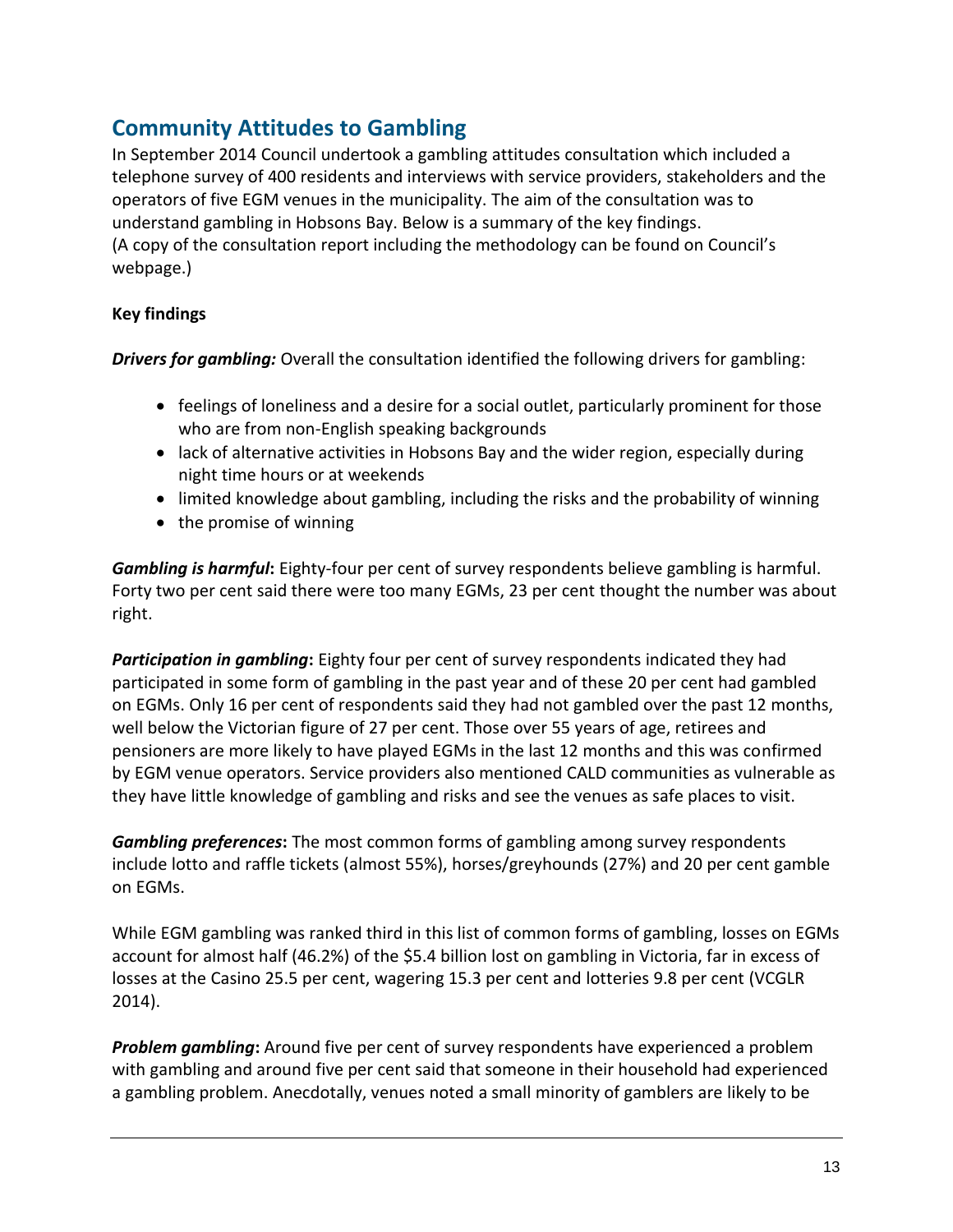problem gamblers and are less likely to be older whereas service providers said those at higher risk tend to be newly arrived and older CALD residents and younger trade and shift workers.

*Managing gambling risks:* Venues noted their compliance with VCGLR requirements is supported through the display of posters and information pamphlets provided by the Responsible Gambling Foundation or Gamblers Help West. However, service providers suggested high staff turnover in venues (including responsible gaming officers) influenced the venues' ability to respond to problem gambling issues and therefore staff are less likely to know the patrons or establish relationships with them. There is also limited evidence in the literature which indicates that the responsible gambling requirements of the VCGLR have an impact on problem gamblers or those at risk.

*Risks for online gambling:* Over the past 12 months, 10 per cent of survey respondents had participated in some form of sports betting and a further two per cent had played casino type games on the internet. In terms of the internet, service providers were concerned that internet games, designed to simulate gambling, can have a significant influence on 'real-life' gambling behaviour.

*Distributing taxes collected from gambling:* Survey respondents were asked who should be involved in deciding how community benefit taxes collected from EGM in clubs are distributed. The vast majority (71%) felt community members, beyond those in the club, should be involved. $^{1}$ 

*Access to gambling support services and information:* The main support services and information avenues identified by survey respondents were the internet (59%), Gamblers Help/Helpline (33%) and Council (12%). The services interviewed noted that cultural inhibitions can mean CALD groups are less likely to seek support. Services may also not be set up to support CALD groups.

<sup>1</sup> Under state legislation, clubs (which account for seven out of the ten venues in Hobsons Bay) are required to contribute 8.33 per cent of EGM expenditure to community benefit purposes. However, the definition of these community purposes is wide-ranging. For example, staff costs can be considered to be a community benefit under the system. Survey participants were not provided with details of this legislative requirement.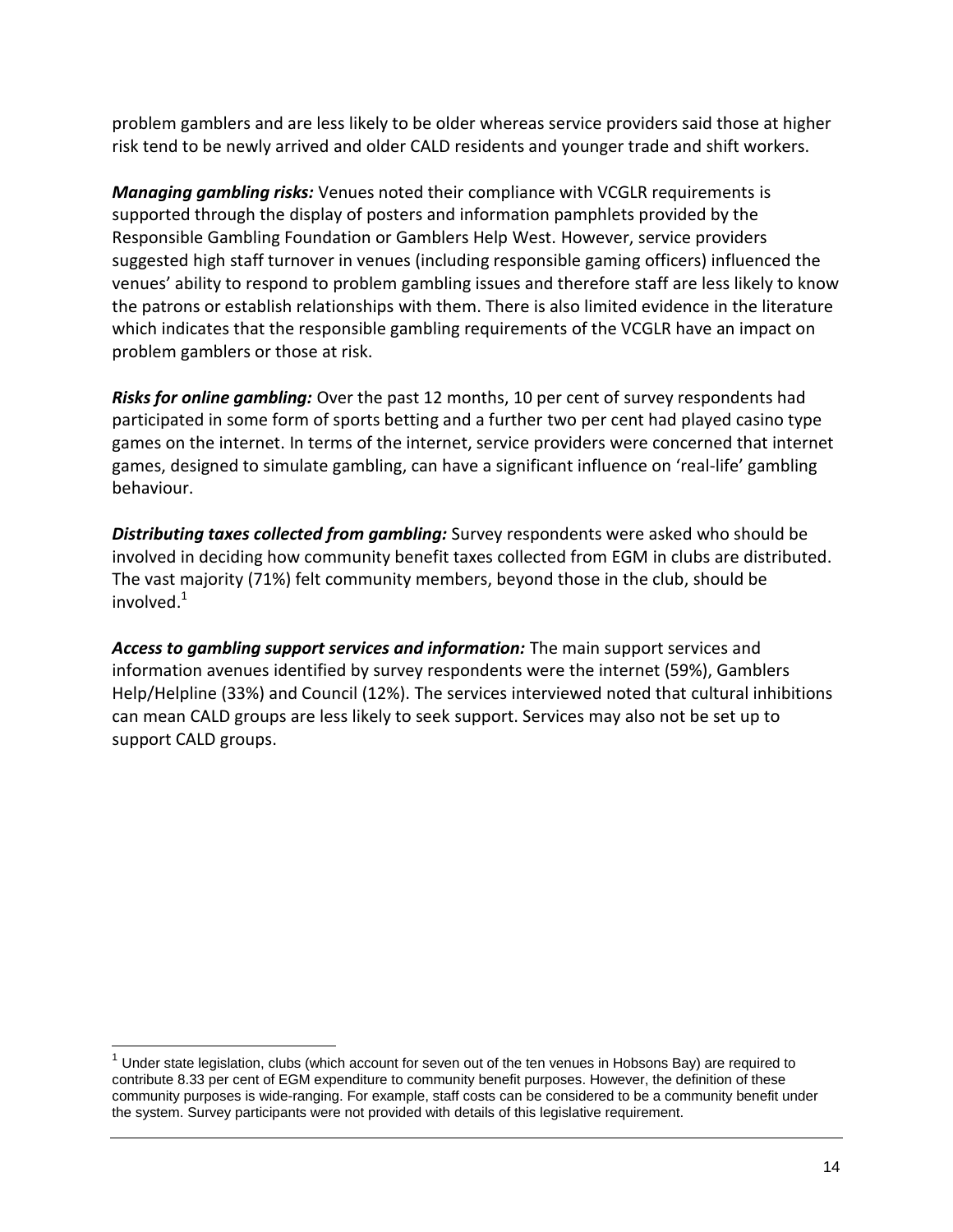# **Guiding Principles and Commitments**

Through the Community Health and Wellbeing Plan 2013-17 and the Council Plan 2013-17, Hobsons Bay City Council has committed to improving the health and wellbeing of the Hobsons Bay community; valuing the wellbeing of our people and our place now and into the future.

In terms of gambling, and specifically gambling on EGMs, Council also commits to minimising the harms and risks they can cause, particularly for vulnerable groups within the community.

The principles outlined below are aimed at achieving an appropriate balance between electronic gambling, as a legal recreational activity, and Council's broader responsibility to promote and protect community wellbeing.

# **Principle 1: Monitoring and controlling the number and location of EGMs in Hobsons Bay**

Gambling on EGMs is a legal recreational activity and the number of EGMs that can operate in Hobsons Bay is capped at 579 machines. Council is committed to maintaining the current EGM cap and protecting the wellbeing of individuals and groups who may be at risk of problem gambling.

- 1.1. Council will advocate for a continuation of the current maximum cap of 579 EGMs in the municipality and will oppose any increase to that number or the inappropriate relocation of existing machines to areas that are considered vulnerable (Refer to Table 3).
- 1.2. Council will develop a municipal map to indicate inappropriate EGM locations.
- 1.3. Council will oppose any applications to the VCGLR that increases or transfers EGMs to areas where there is high socio-economic disadvantage or other community groups identified as vulnerable (Refer to Table 2: vulnerable groups and Table 3: SEIFA index of disadvantage).
- 1.4. When Council opposes an application, it will adequately resource representation at the VCGLR and subsequent representation at VCAT hearings, if required.
- 1.5. Council will request a Social Impact Assessment (SIA) for all planning applications involving EGM. Council's (SIA) guidelines provide a checklist of the data and information to identify the population groups that are likely to be impacted by the application and to demonstrate if a net community benefit will result.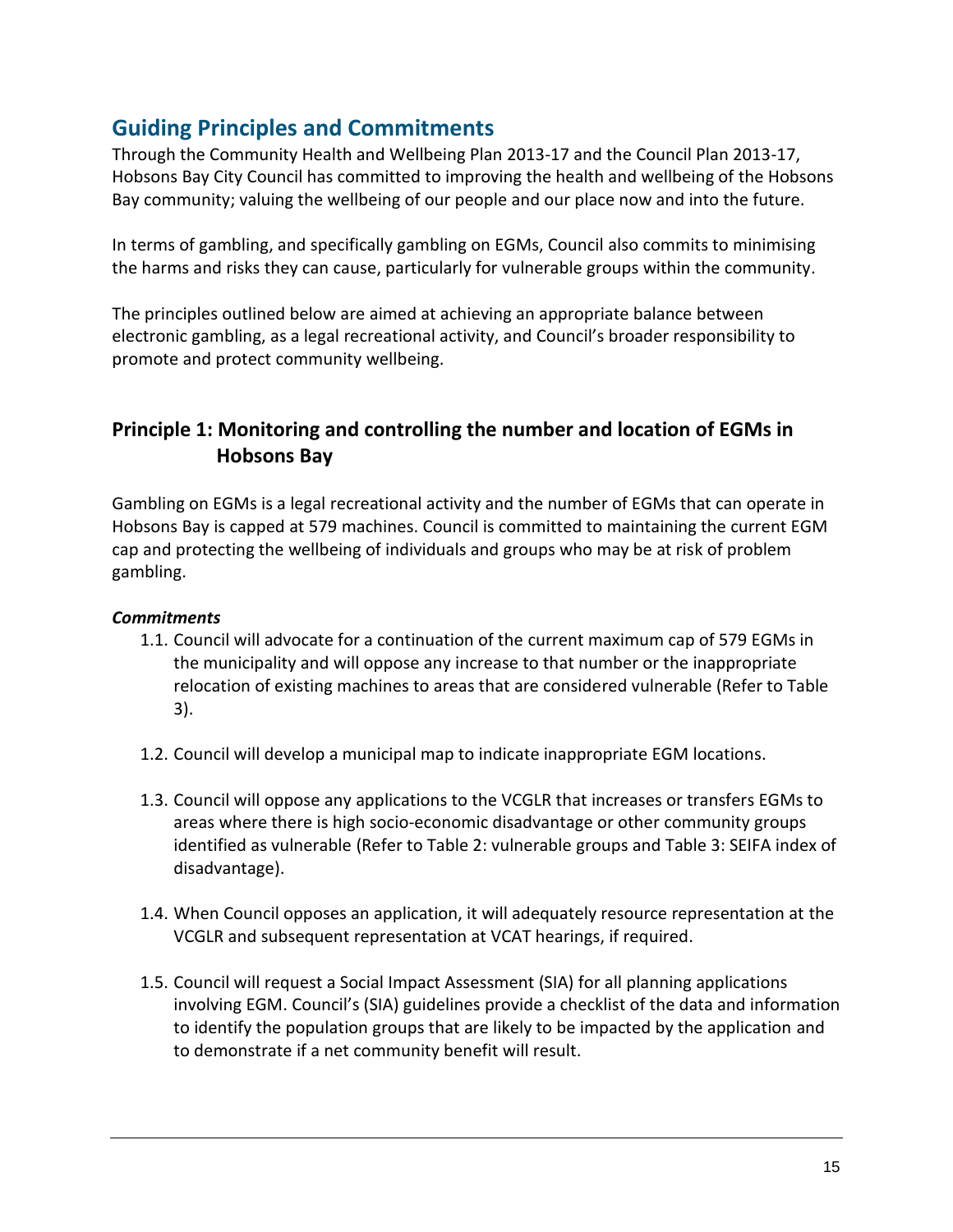# **Principle 2: Prioritising wellbeing in land use planning**

Council has the capacity to determine where gambling venues are prohibited and is committed to having preferred venue locations away from high traffic areas and identified vulnerable communities and sensitive uses (e.g. schools, early years centres).

### *Commitments*

- 2.1 All planning decisions and advice relating to gambling matters will be made in accordance with this policy statement and the relevant provisions of the Hobsons Bay Planning Scheme, particularly Clause 52.28 which identifies the locations where EGMs are prohibited.
- 2.2 The schedules to Clauses 52.28-3 and 52.28-4 (see Appendix 1) will be reviewed to ensure all existing and planned shopping complexes and shopping strips where new EGM venues are prohibited are listed and mapped.
- 2.3 This policy statement will be incorporated into the Hobsons Bay Planning Scheme as a Local Planning Policy and referenced in the Municipal Strategic Statement. The Planning Scheme amendment will identify and map areas of high socio economic disadvantage where new venues or increases in the number of EGMs in existing venues will be opposed. In addition, new venues in highly visible locations which encourage opportunistic gambling will not be supported. Subsequent to the Planning Scheme amendment, an SIA will be required with all applications.
- 2.4 Council will request any planning applications seeking to extend the hours of a liquor licence at venues with EGMs to include an SIA which considers the community impact of increased access to EGMs.

# **Principle 3: A regional approach to minimising harm**

Council recognises that gambling venues in adjacent municipalities may draw their patrons from Hobsons Bay. It is therefore essential to establish sound working relationships with these councils to manage and minimise the detrimental impact of EGMs on Hobsons Bay residents.

- 3.1. Council will oppose any licence applications for new venues or additional EGMs in the adjacent municipalities of Wyndham, Brimbank and Maribyrnong that fall within a 2.5km radius of vulnerable communities in Hobsons Bay.
- 3.2. Council will work to strengthen its relationship with services, neighbouring councils, regional bodies such as HealthWest and LeadWest, Victoria Police and state bodies such as Municipal Association of Victoria, and the Victorian Local Government Association with the aim of developing an agreed advocacy position on gambling issues, particularly those affecting the west.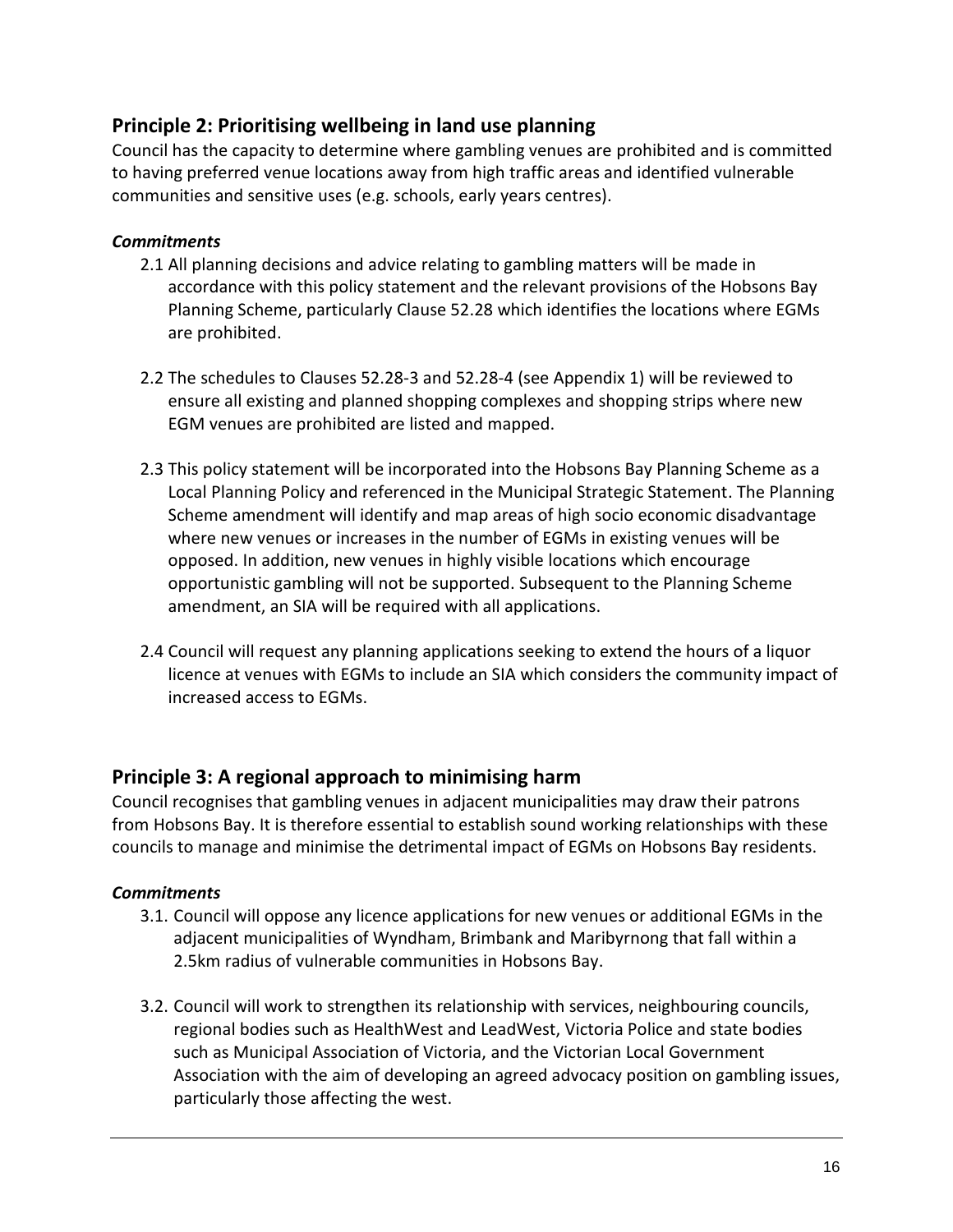# **Principle 4: The use of Council resources and facilities for gambling purposes**

Council will monitor, and where relevant review, the use of Council owned buildings and Council resources in relation to gambling activities.

### *Commitments*

- 4.1. When the leases of Council owned buildings housing EGMs are due for renewal, new leases will include a clause prohibiting any increase to the existing number of EGMs. Should venues reduce the number EGMs over the life of the lease, no subsequent increases will be permitted.
- 4.2. Beyond existing leases (as per 4.1), any new contracts, leases and legal agreements for use of a Council owned building will include a clause indicating gambling on EGMs is not permitted.
- 4.3. All gambling activities must comply with Victorian Government requirements. Council will provide information to all lessees of Council owned buildings as to the legal requirements regarding non-EGM gambling activities. (Source: Victorian Commission for Gambling and Liquor Regulation [http://www.vcglr.vic.gov.au/home/gambling/new+applicants/community+and+charita](http://www.vcglr.vic.gov.au/home/gambling/new+applicants/community+and+charitable+gaming/) [ble+gaming/\)](http://www.vcglr.vic.gov.au/home/gambling/new+applicants/community+and+charitable+gaming/).
- 4.4. Council will not provide funding, grants, sponsorship or other resources for any activities that promote gambling. All relevant Council guidelines will align with this policy statement.

# **Principle 5: Preventative programs and alternative activities**

Council is committed to raising community awareness of programs and services for residents who are problem gamblers and those directly affected by gambling.

- 5.1. Council will promote gambling support services and programs on its website, through networks, and via publications.
- 5.2. Council will promote alternative activities (and where possible low cost activities) to gambling that are available in the west. Information will also be made available in key languages.
- 5.3. Council will aim to run events, activities, programs and social outings in venues that do not have EGMs unless the venue offers a specific setting that is required by the program and no alternative is available. If Council programs are held at an EGM venue,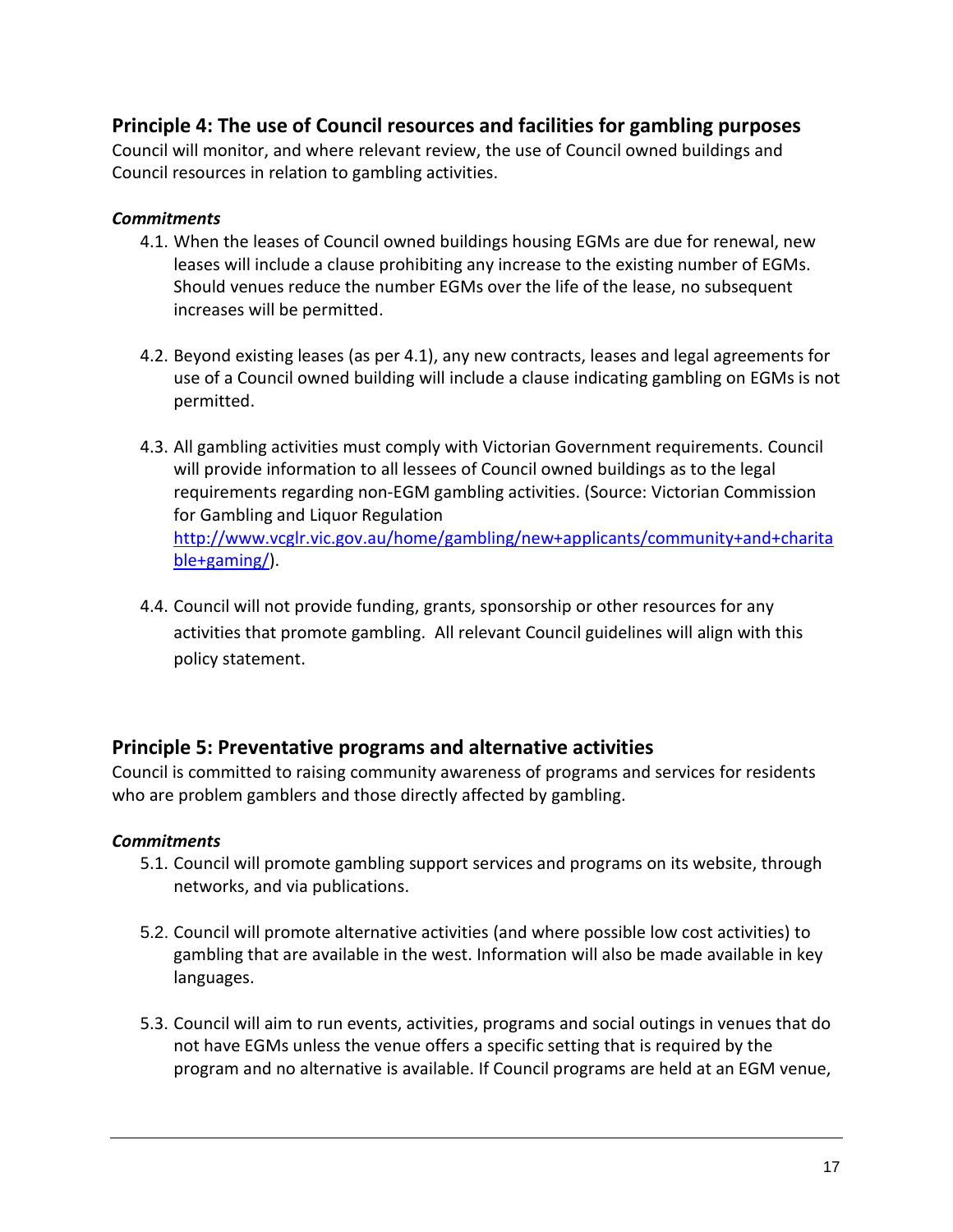Council will monitor the impact of gambling by conducting pre and post participant surveys at least twice a year.

- 5.4. In the event Council run programs do take place in an EGM venue, Council staff are not permitted to gamble on EGMs within the venue while they are on duty, including during their work breaks.
- 5.5. Council will aim to increase staff awareness and understanding through training about the harms of gambling and the support services available.

# **Principle 6: Community consultation and public notification**

Council is committed to having a clear understanding of the community's attitudes to gambling, particularly on EGMS, to inform its policy and planning decisions.

### *Commitments*

- 6.1. Council will ensure community comment is reflected in any strategic policy related to gambling. To do this, Council will undertake a community perceptions survey when developing or reviewing gambling policies and strategies.
- 6.2. Council will include gambling related questions at regular intervals (e.g. every third year) within the Annual Community Survey.
- 6.3. In addition to any notification requirements set out in *the Planning and Environment Act 1989* and the Planning Scheme, Council will ensure that the community is notified through the Council website of all planning applications related to EGMs and provide opportunities for comment.
- 6.4. Council will include copies of all gaming related submissions it makes on the Council webpage.

# **Principle 7: Advocacy**

Council recognises that problem gambling is a complex social issue, which requires a series of interrelated interventions by a range of key stakeholders. While the state government has legislative responsibility over gambling, Council will advocate for change if the Hobsons Bay community is adversely affected.

- 7.1. Council will highlight local government concerns regarding gambling to the state and federal governments through peak organisations.
- 7.2. Council will advocate for increased access to gambling support services in Hobsons Bay for problem gamblers and others affected by gambling.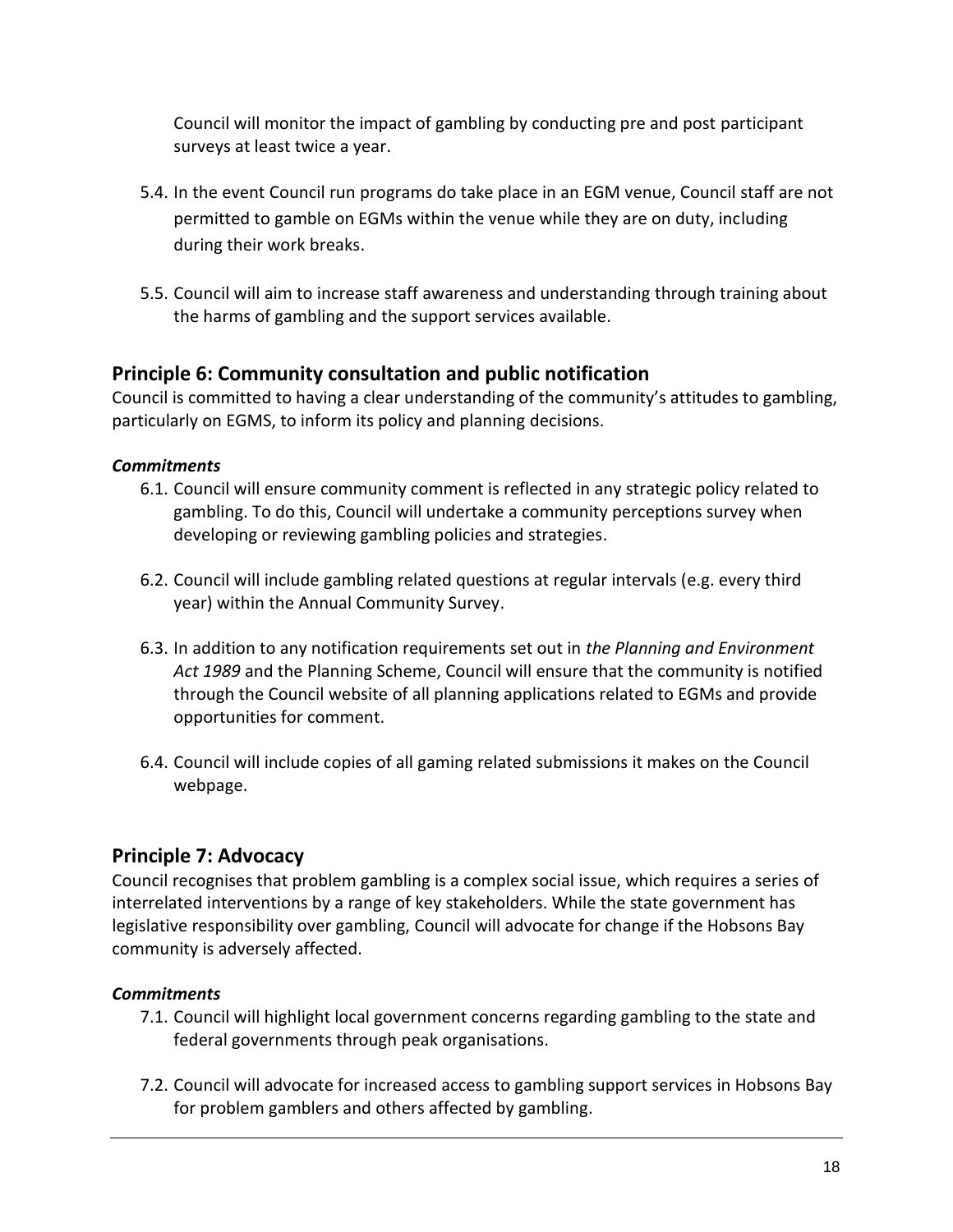- 7.3. Council will advocate for a review of Community Benefit Statements, submitted annually by clubs to the VCGLR to ensure greater transparency by providing more detailed information on the claims of expenditure. Council will also advocate for the Victorian Government to release detailed information on how and where taxes from EGMs in hotels are distributed, emphasising that the municipality where the taxes are collected should be the major beneficiary.
- 7.4. Council will advocate for a review of the distribution of Community Benefit funds by clubs to ensure they are more fairly shared. This would involve increasing funding to the local community (e.g. to address local gambling issues and to support vulnerable communities) and reducing the allocation to club operations and improvements. Furthermore, Council will advocate that decisions on the distribution of these funds should include broader community representation.
- 7.5. Council will advocate for a review of the current liquor licensing legislation to ensure that applications for extended hours at clubs and hotels with EGMs must consider the social and economics impacts of increased access to EGMs.
- 7.6. While online gambling is outside the parameters of this policy statement, Council will advocate to the state and federal government for increased research, data collection, and preventative interventions for online gambling.

# **Principle 8: Building and monitoring the evidence base**

Maintaining current and accurate information and data is critical to understanding the social and economic impacts of gambling, particularly in relation to those groups within Hobsons Bay who may be susceptible to becoming problem gamblers.

## *Commitments*

- 8.1. Council will commit appropriate resourcing to:
	- 8.1.1. Maintaining accurate data and information on EGM gambling and problem gambling for use in the development of policy and public resources and as an advocacy tool.
	- 8.1.2. Monitor changes to regulation and legislation and their impacts, including the introduction of voluntary pre-commitment technology by the Victorian Government.

# **Monitoring and reviewing the policy statement**

Ongoing monitoring will occur for the policy statement, with an in-depth review undertaken in 2019. This review will aim to identify what has been achieved since the policy adoption, ensure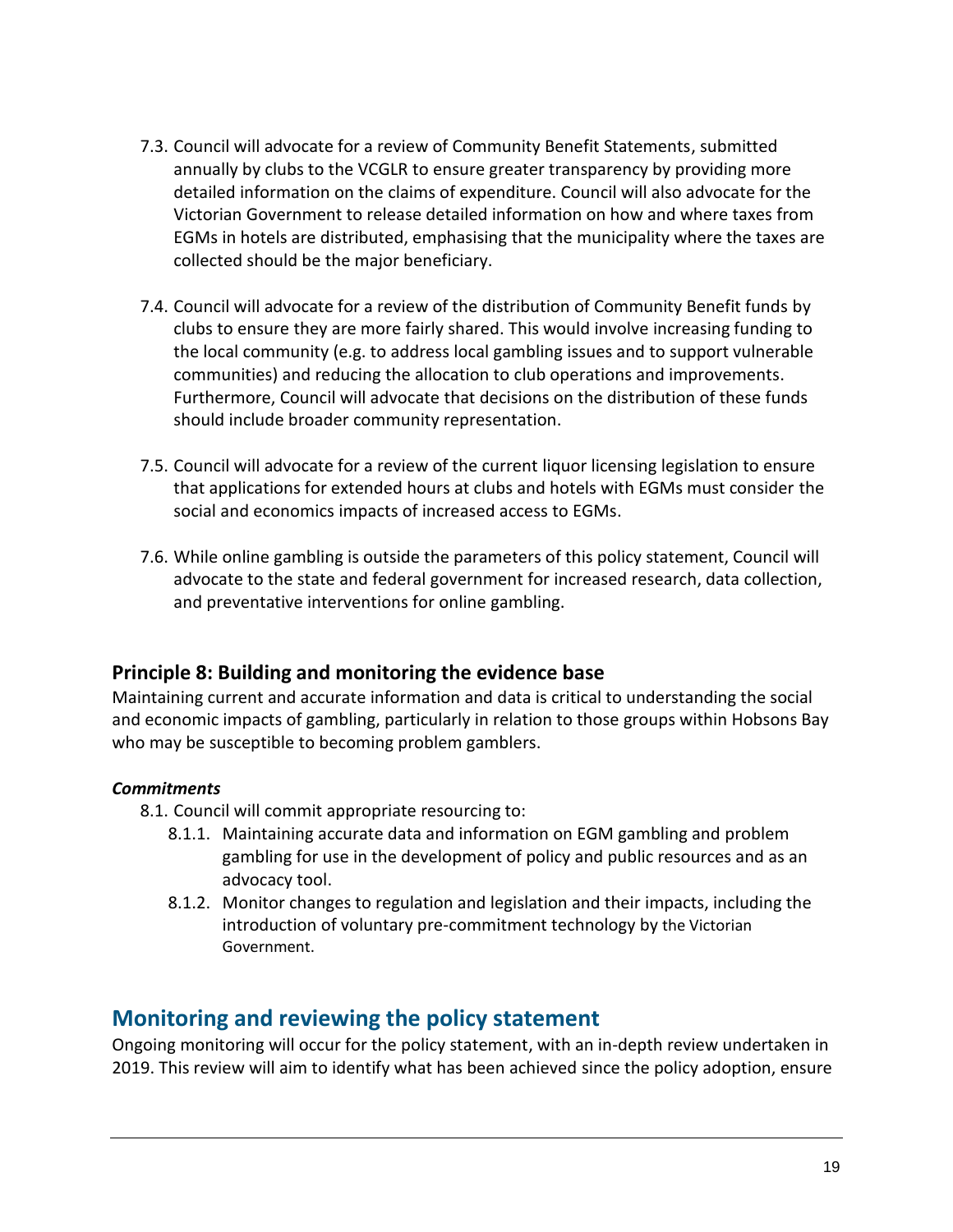the policy statement is still in alignment with state and federal policy changes and to incorporate any changes within community and stakeholder needs.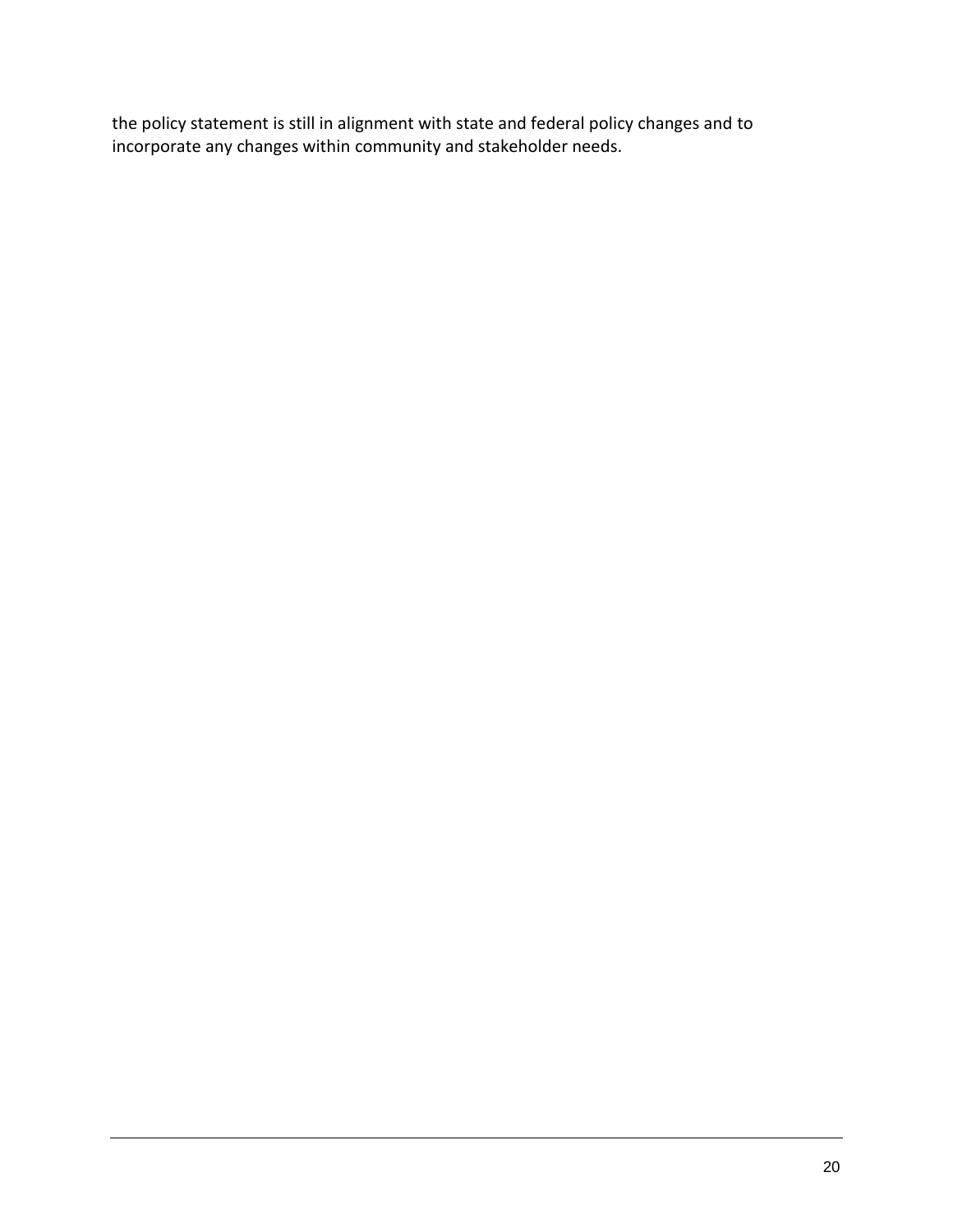# **References**

Australian Bureau of Statistics (2012) *2011 Census of Population and Housing* (2009) *Disability, Ageing and Carers, Australia*

Australian Government (accessed 1 May 2014)<http://www.problemgambling.gov.au/impact/>

City of Dandenong (2014) *Statistical Data for Victorian Communities: [Gambling Venues,](http://www.greaterdandenong.com/document/18526/statistics-vic-gambling-venues-machines-and-losses)  [Machines and Losses](http://www.greaterdandenong.com/document/18526/statistics-vic-gambling-venues-machines-and-losses)* (accessed 18 Nov 2014)

Department of Justice (2009) *A Study of Gambling in Victoria - Problem Gambling from a Public Health Perspective*

Forecast.id, (accessed 8 May 2014) *Estimated population, [http://forecast.id.com.au/hobsons](http://forecast.id.com.au/hobsons-bay/population-age-structure)[bay/population-age-structure](http://forecast.id.com.au/hobsons-bay/population-age-structure)*

Gamblers Help Western (2012) *Newsletter* May 2012

Gambling Research Australia (2005) Problem Gambling and Harm: Towards a National Definition, <http://www.gamblingresearch.org.au/>

Livingston C (2013) *Why tax reform can help reduce problem gambling,*  <http://www.monash.edu.au/news/show/why-tax-reform-can-help-reduce-problem-gambling> , (accessed 1 May 2014)

Productivity Commission (2010), *Inquiry Report Vol 1, Gambling, Report No. 50,* Canberra

Victorian Competition and Efficiency Commission (2012) *Counting the Cost: Inquiry into the Costs of Problem Gambling*

Victorian Commission for Gambling and Liquor Regulation

(2014) *Gaming Expenditure by Local Government Area (Hobsons Bay)* (2014*) 2012-2013 Annual Report*, Appendix 3 Gambling Player Loss, p75

Victorian Government, Treasury

(2012) *Victoria Government Gazette,* No. G 37 Thursday 13 Sept 2012 (2013) Financial Report 2012-2013, No 262, Session 2012-13

Victorian Local Governance Association (no date) A*[dvocacy for a Public Health Approach to](http://www.vlga.org.au/site/DefaultSite/filesystem/documents/Gambling/VLGA%20Fact%20Sheet%204%20-%20Advocacy%20for%20a%20Public%20Health%20Approach%20to%20Gambling.docx)  [Gambling](http://www.vlga.org.au/site/DefaultSite/filesystem/documents/Gambling/VLGA%20Fact%20Sheet%204%20-%20Advocacy%20for%20a%20Public%20Health%20Approach%20to%20Gambling.docx)* Fact Sheet 4

Victorian Responsible Gambling Foundation (2013) *Gambling and young people: impacts, challenges and responses: discussion paper*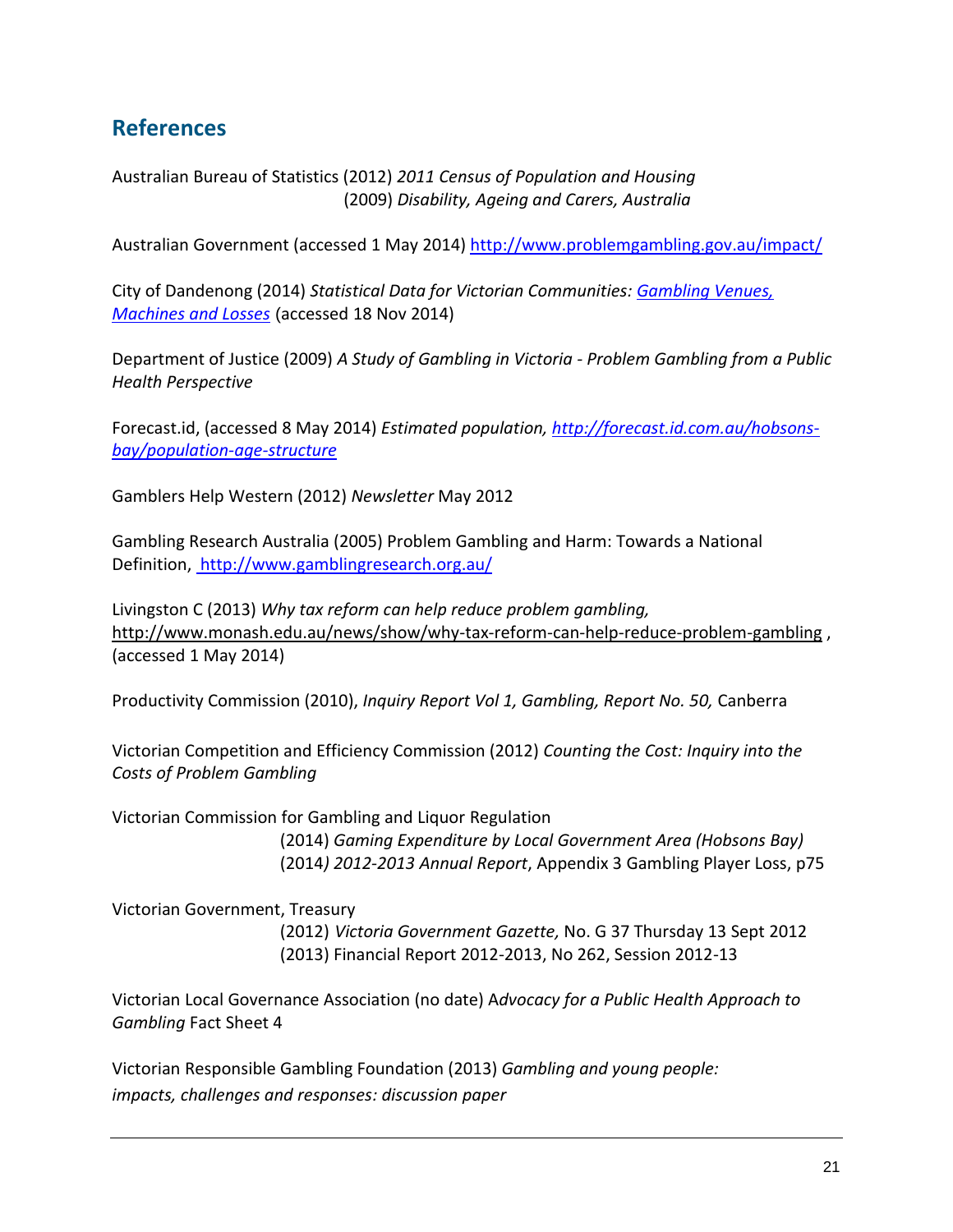# **Appendix 1- Victorian Planning Provisions - Clause 52.28 and Schedules**

#### **52.28-1 Purpose**

To ensure that gaming machines are situated in appropriate locations and premises. To ensure the social and economic impacts of the location of gaming machines are considered. To prohibit gaming machines in specified shopping complexes and strip shopping centres.

#### **52.28-2 Permit requirement**

A permit is required to install or use a gaming machine.

This does not apply in either of the following circumstances:

- Clause 52.28-3 or Clause 52.28-4 specifically prohibit a gaming machine.

- the gaming machine is in an approved venue under the Gambling Regulation Act 2003 on 18 October 2006 and the maximum number of gaming machines for the approved venue on 18 October 2006 is not exceeded.

#### **52.28-3 Prohibition of a gaming machine in a shopping complex**

Installation or use of a gaming machine is prohibited on land specified in a schedule to this clause.

This does not apply to a gaming machine in an approved venue under the Gambling Regulation Act 2003 on 18 October 2006; and the maximum number of gaming machines for the approved venue on 18 October 2006 is not exceeded.

#### **52.28-4 Prohibition of a gaming machine in a strip shopping centre**

Installation or use of a gaming machine is prohibited in a strip shopping centre if:

- the strip shopping centre is specified in the schedule to this clause.

- the schedule provides that a gaming machine is prohibited in all strip shopping centres on land covered by this planning scheme.

This does not apply to a gaming machine in an approved venue under the Gambling Regulation Act 2003 on 18 October 2006; and the maximum number of gaming machines for the approved venue on 18 October 2006 is not exceeded.

A strip shopping centre is an area that meets all of the following requirements:

- it is zoned for commercial use;

- it consists of at least two separate buildings on at least two separate and adjoining lots;

- it is an area in which a significant proportion of the buildings are shops;

- it is an area in which a significant proportion of the lots abut a road accessible to the public generally; but it does not include the Capital City Zone in the Melbourne Planning Scheme.

#### **52.28-5 Decision guidelines**

Before deciding on an application, in addition to the decision guidelines of Clause 65, the responsible authority must consider, as appropriate:

- The State Planning Policy Framework and the Local Planning Policy Framework, including the Municipal Strategic Statement and local planning policies.

- The compatibility of the proposal with adjoining and nearby land uses.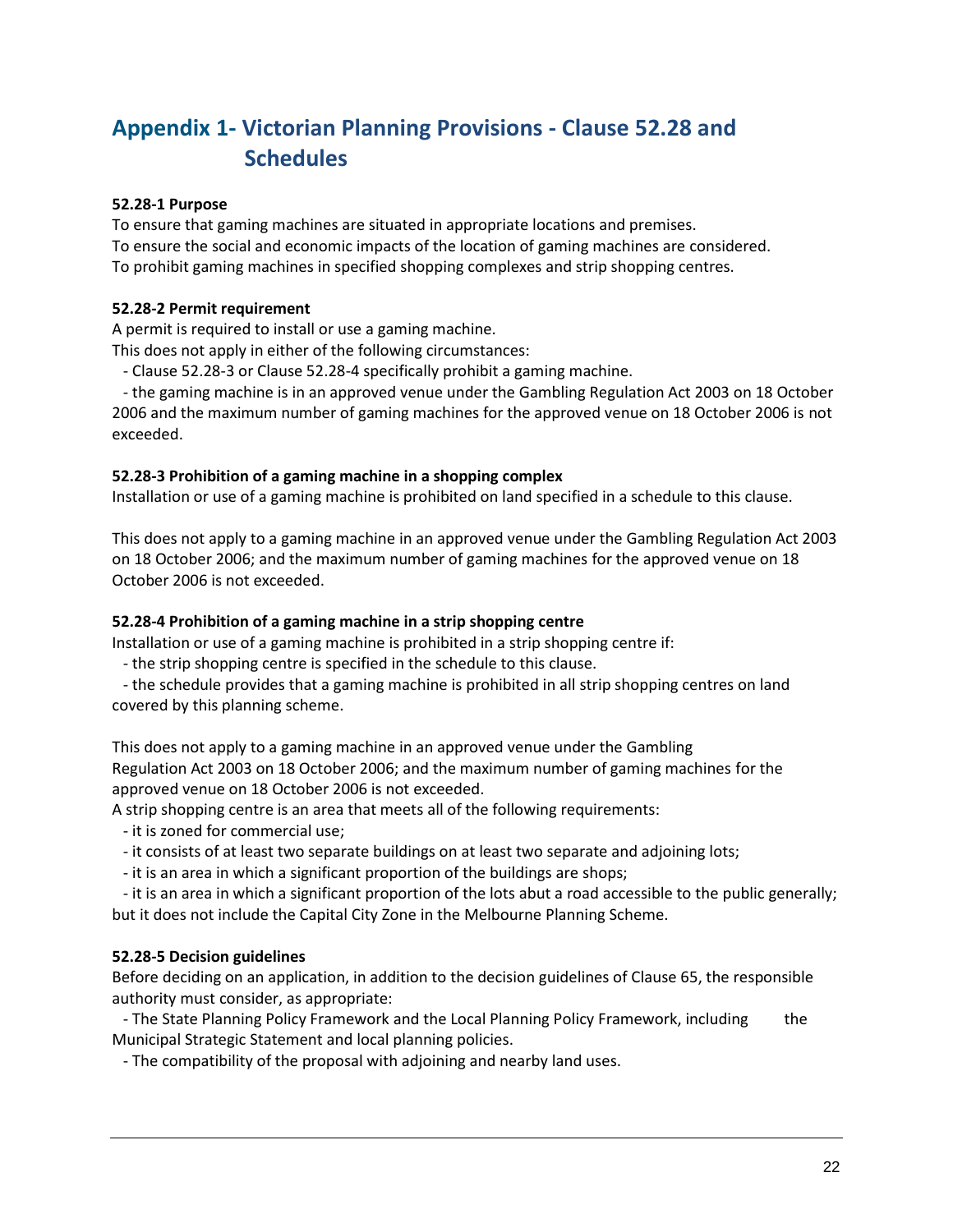#### **SCHEDULE TO CLAUSE 52.28-3**

#### **Prohibition of a gaming machine in a shopping complex**

| Name of shopping complex and<br><b>locality</b> | <b>Land description</b>                                                                                                                                          |  |
|-------------------------------------------------|------------------------------------------------------------------------------------------------------------------------------------------------------------------|--|
| <b>Meadows</b>                                  | Central Square Shopping Centre, Altona Land on the southwest corner of Central<br>Avenue and Merton Street, also known as<br>1-23 Central Avenue, Altona Meadows |  |
| Altona Gate Shopping Centre, Altona North       | Land on the northwest corner of Beuron<br>Road and Millers Road, also known as 124-<br>134 Millers Road, Altona North                                            |  |

#### **SCHEDULE TO CLAUSE 52.28-4**

#### **Prohibition of a gaming machine in a strip shopping centre**

A gaming machine is prohibited in a strip shopping centre specified in this schedule.

| Name of strip shopping centre and<br>locality                                        | <b>Land description</b>                                                                                                                                                                                                                                                                                                                                                                                                                                                                                                                                                                                                                                                               |  |
|--------------------------------------------------------------------------------------|---------------------------------------------------------------------------------------------------------------------------------------------------------------------------------------------------------------------------------------------------------------------------------------------------------------------------------------------------------------------------------------------------------------------------------------------------------------------------------------------------------------------------------------------------------------------------------------------------------------------------------------------------------------------------------------|--|
| Aviation Road Shopping Centre, Laverton                                              | 1-9 (odd numbers) and 2-28 (even numbers)<br>Aviation Rd; 161-163 (odd numbers) Railway<br>Ave; 2-8 (even numbers) Neville Ave                                                                                                                                                                                                                                                                                                                                                                                                                                                                                                                                                        |  |
| Borrack Square Shopping Centre, Altona                                               | numbers) and 2-40<br>1-39<br>odd)<br>(even<br>numbers) Borrack Square; 202-204<br>(even<br>numbers) Millers Rd                                                                                                                                                                                                                                                                                                                                                                                                                                                                                                                                                                        |  |
| Challis<br><b>Street</b><br>Shopping<br>Centre,<br><b>Williamstown North</b>         | 31-47 (odd numbers) and 44-56<br>(even<br>numbers) Challis St                                                                                                                                                                                                                                                                                                                                                                                                                                                                                                                                                                                                                         |  |
| Parade<br>Ferguson<br>Street<br>Douglas<br>$\prime$<br>Shopping Centre, Williamstown | numbers) and 7-97<br>2-102<br>(even<br>(odd<br>numbers) (including land at the rear of 87)<br>Ferguson St; 1-111 (odd numbers) and 4-<br>110 (even numbers) (including land at the<br>rear of 32-36 (even numbers)) Douglas Pde;<br>32-36 (even numbers) Lyons St; 101 Napier<br>St; 4-10 (even numbers) Roaches Terrace;<br>64-68 (even numbers) and 77-83 (odd<br>numbers) Stevedore St; land at the rear of<br>85 Stevedore St; 72-74 (even numbers)<br>Electra St; 1-17 (odd numbers) and 2-14<br>(even numbers) Coxs Garden; 2-16 (even<br>numbers)<br>15-27<br>(odd<br>and<br>numbers)<br>(including land at the rear of 27) Wellington<br>St; 166-168 (even numbers) Aitken St |  |
| Harrington<br>Square<br>Shopping<br>Altona                                           | Centre, 1-26 Harrington Square; 120 Maidstone St                                                                                                                                                                                                                                                                                                                                                                                                                                                                                                                                                                                                                                      |  |
| Hudsons<br>Road<br>Shopping<br>Centre,<br>Spotswood                                  | 29 Hope St; 68-98 (even numbers) and 79-<br>101 (odd numbers) (excluding the rear of 87-<br>97 (odd numbers)) Hudsons Rd                                                                                                                                                                                                                                                                                                                                                                                                                                                                                                                                                              |  |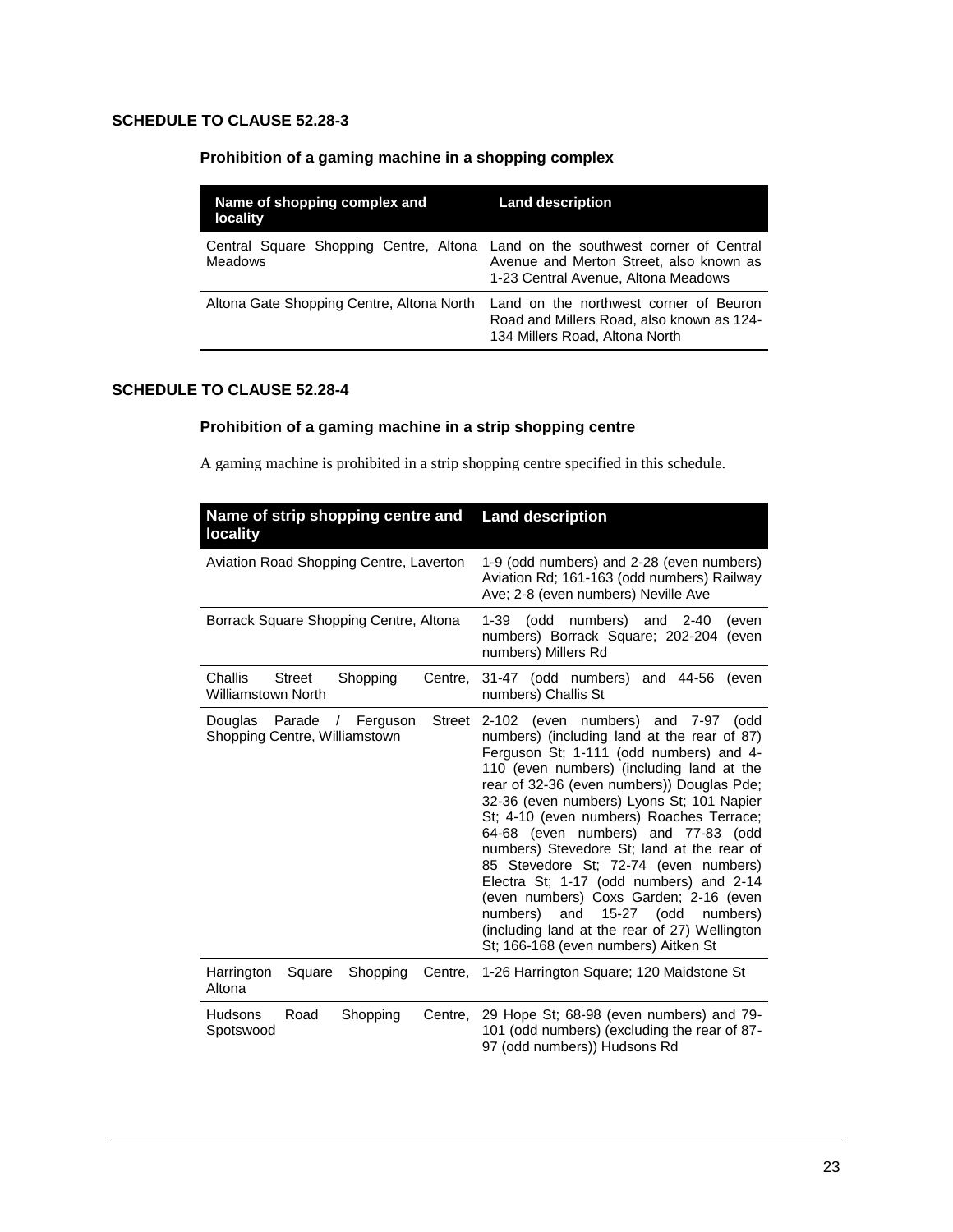| Name of strip shopping centre and<br>locality         | <b>Land description</b>                                                                                                                                                                                                                                             |  |
|-------------------------------------------------------|---------------------------------------------------------------------------------------------------------------------------------------------------------------------------------------------------------------------------------------------------------------------|--|
| Shopping<br>Newport<br>Junction<br>Centre,<br>Newport | 1-5 (odd numbers), 2-26 (even numbers)<br>and 17-33A (odd numbers) Mason St; 33-37<br>(odd numbers) and 50 Davies St; 1 Susman<br>St; 1-46A Hall St (excluding land at the rear<br>of 15 Hall St); 314-344 (even numbers) and<br>405-455 (odd numbers) Melbourne Rd |  |
| Pier Street Shopping Centre, Altona                   | 18-122 (even numbers) (including the 3 lots<br>at the rear of 122) and 39-121 (odd<br>numbers) Pier St; 9 and 19 Bent St; 112-122<br>(even numbers) Queen St; 66-92 (even<br>numbers) Railway St Sth; 137 and 153 The<br>Esplanade                                  |  |
| The Circle Shopping Centre, Altona                    | (odd numbers)<br>9-13<br>and<br>25-75<br>(odd<br>numbers) The Circle                                                                                                                                                                                                |  |
| The<br>Shopping<br>Range<br>Williamstown              | Centre, 71-79 (odd numbers) Kororoit Creek Rd                                                                                                                                                                                                                       |  |
| Woods Street Shopping Centre, Laverton                | 44-68 (even numbers) Woods St; 2-18 (even<br>numbers) Lohse St; 36-38 (even numbers)<br>Maher St                                                                                                                                                                    |  |
| Vernon<br><b>Street</b><br>Shopping<br>Spotswood      | Centre, 15-41 (odd numbers) and 30-36<br>even)<br>numbers) Vernon St                                                                                                                                                                                                |  |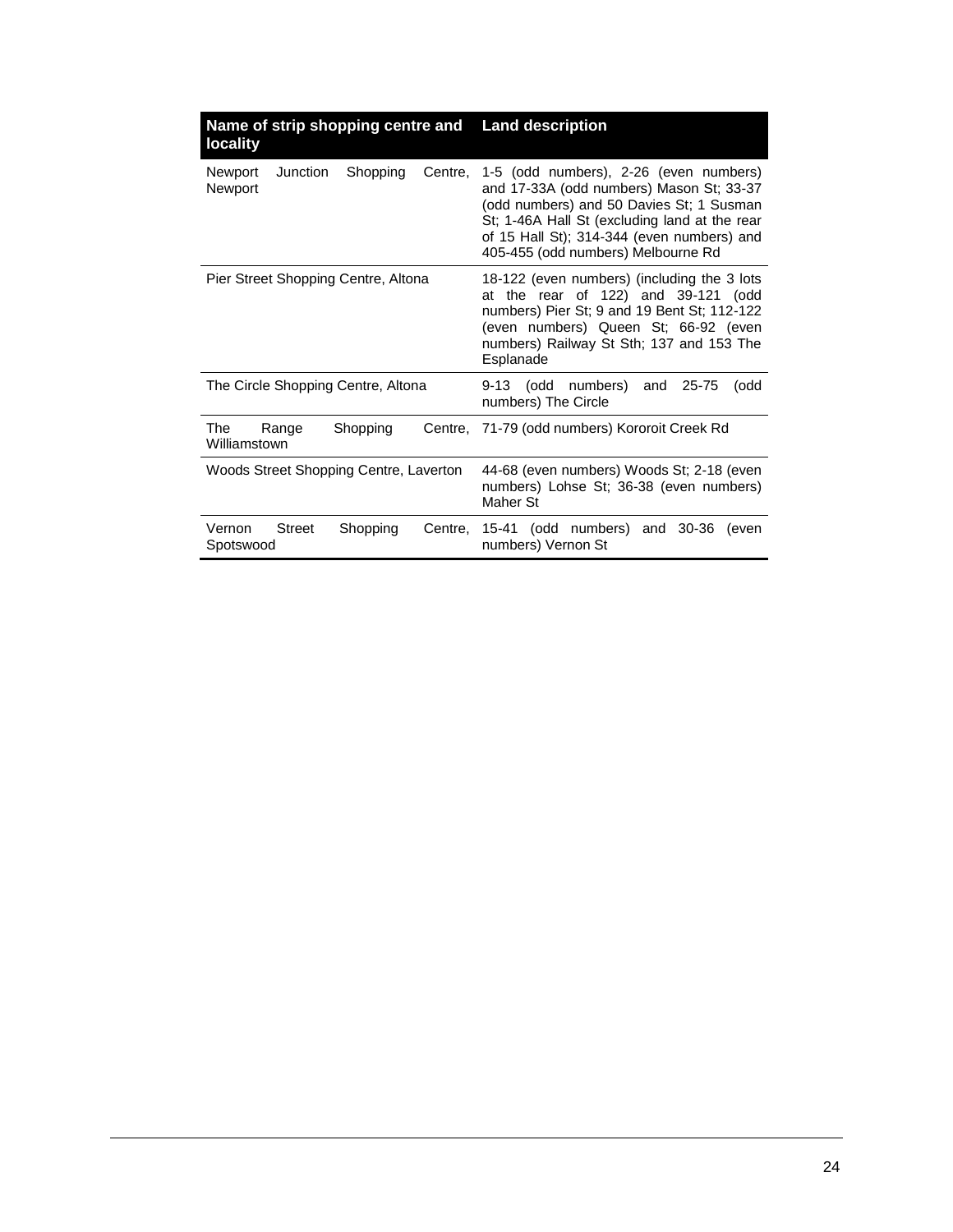# **Appendix 2- EGM Planning Applications and Licences Processes**